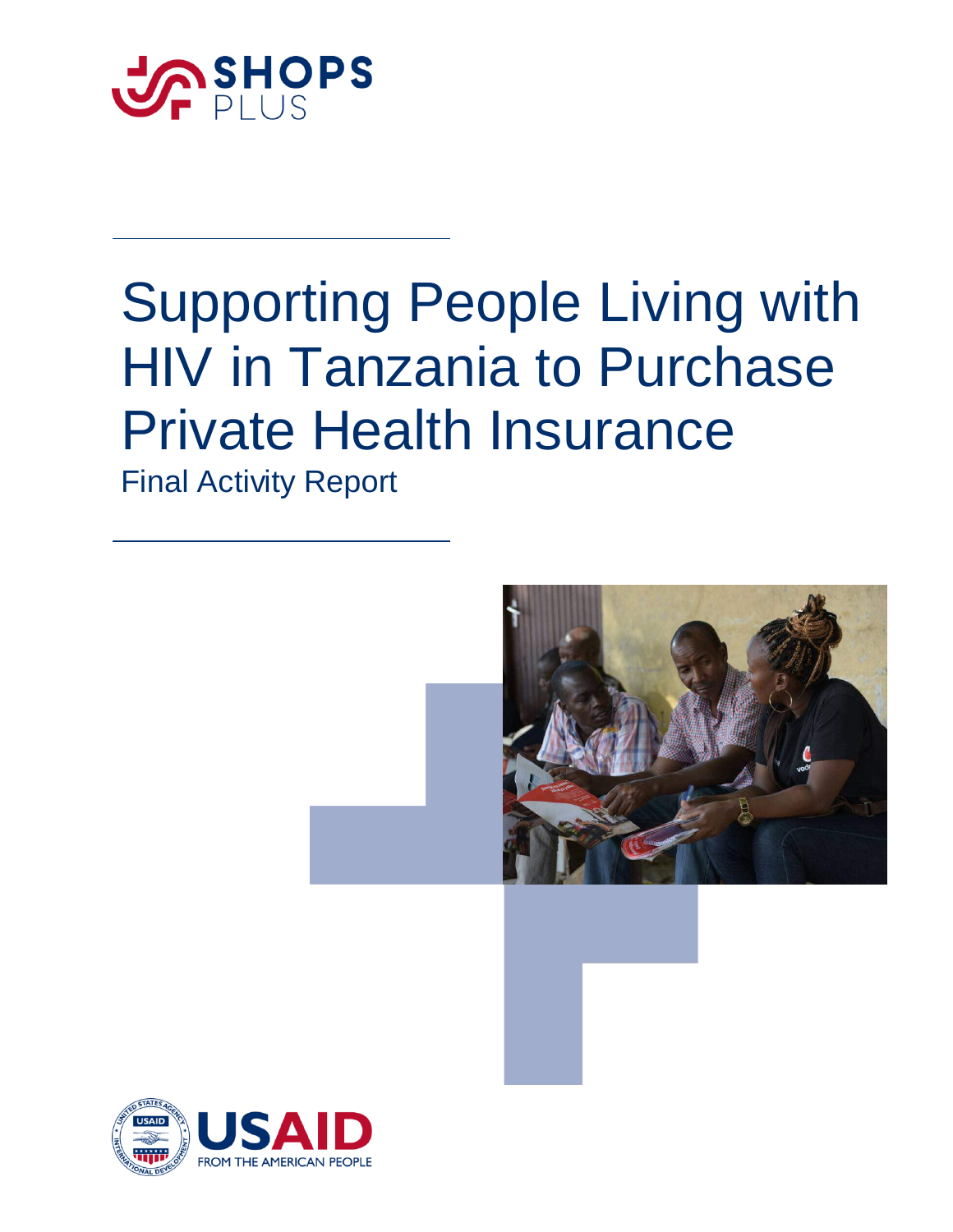**Recommended Citation**: Bunyi, Mbogo. 2019. *Supporting People Living with HIV in Tanzania to Purchase Private Health Insurance: Sustainable Financing Initiative Final Report*. Rockville, MD: Sustaining Health Outcomes through the Private Sector Plus Project, Abt Associates Inc.

**Cooperative Agreement**: AID-OAA-A-15-00067

| Submitted to: | Lois Schaefer, AOR<br>Service Delivery Improvement Division<br><b>Office of Population</b><br>United States Agency for International Development<br>Hannah Marqusee, Health Economics Technical Advisor<br>Office of HIV/AIDS<br>USAID |
|---------------|----------------------------------------------------------------------------------------------------------------------------------------------------------------------------------------------------------------------------------------|
|               |                                                                                                                                                                                                                                        |

**About SHOPS Plus**: Sustaining Health Outcomes through the Private Sector (SHOPS) Plus is USAID's flagship initiative in private sector health. The project seeks to harness the full potential of the private sector and catalyze public-private engagement to improve health outcomes in family planning, HIV/AIDS, maternal and child health, and other health areas. SHOPS Plus supports the achievement of US government priorities, including preventing child and maternal deaths, an AIDS-free generation, and supporting the goals of FP2020. The project improves the equity and quality of the total health system, accelerating progress toward universal health coverage.



Abt Associates Inc. 6130 Executive Boulevard Rockville, MD 20852 USA Tel: +1.301.347.5000 abtassociates.com

American College of Nurse-Midwives |Avenir Health Broad Branch Associates | Banyan Global | Insight Health Advisors Iris Group | Population Services International | William Davidson Institute at the University of Michigan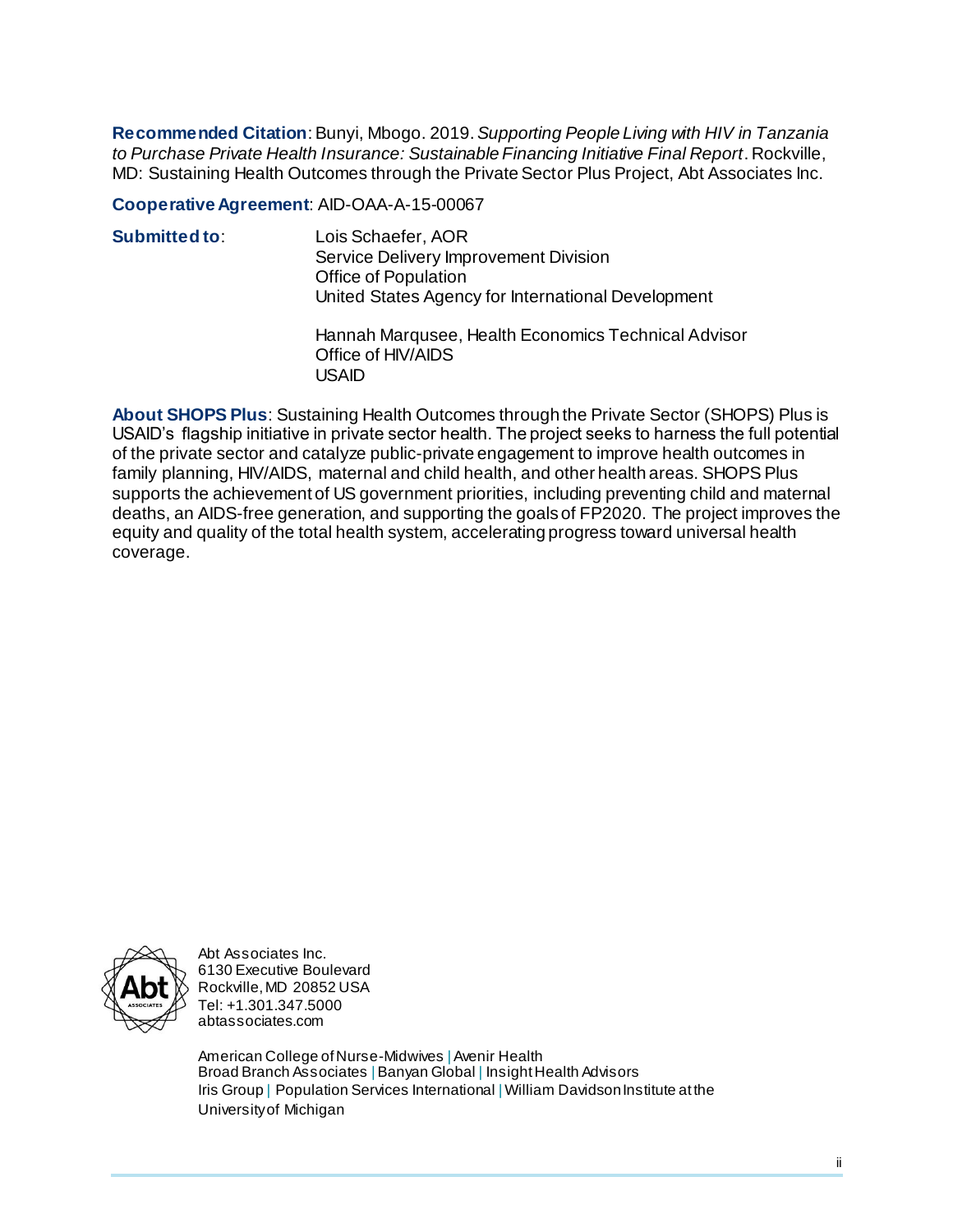# Supporting People Living with HIV in Tanzania to Purchase Private Health Insurance

**Disclaimer:** The author's views expressed in this publication do not necessarily reflect the views of the United States Agency for International Development or the United States government.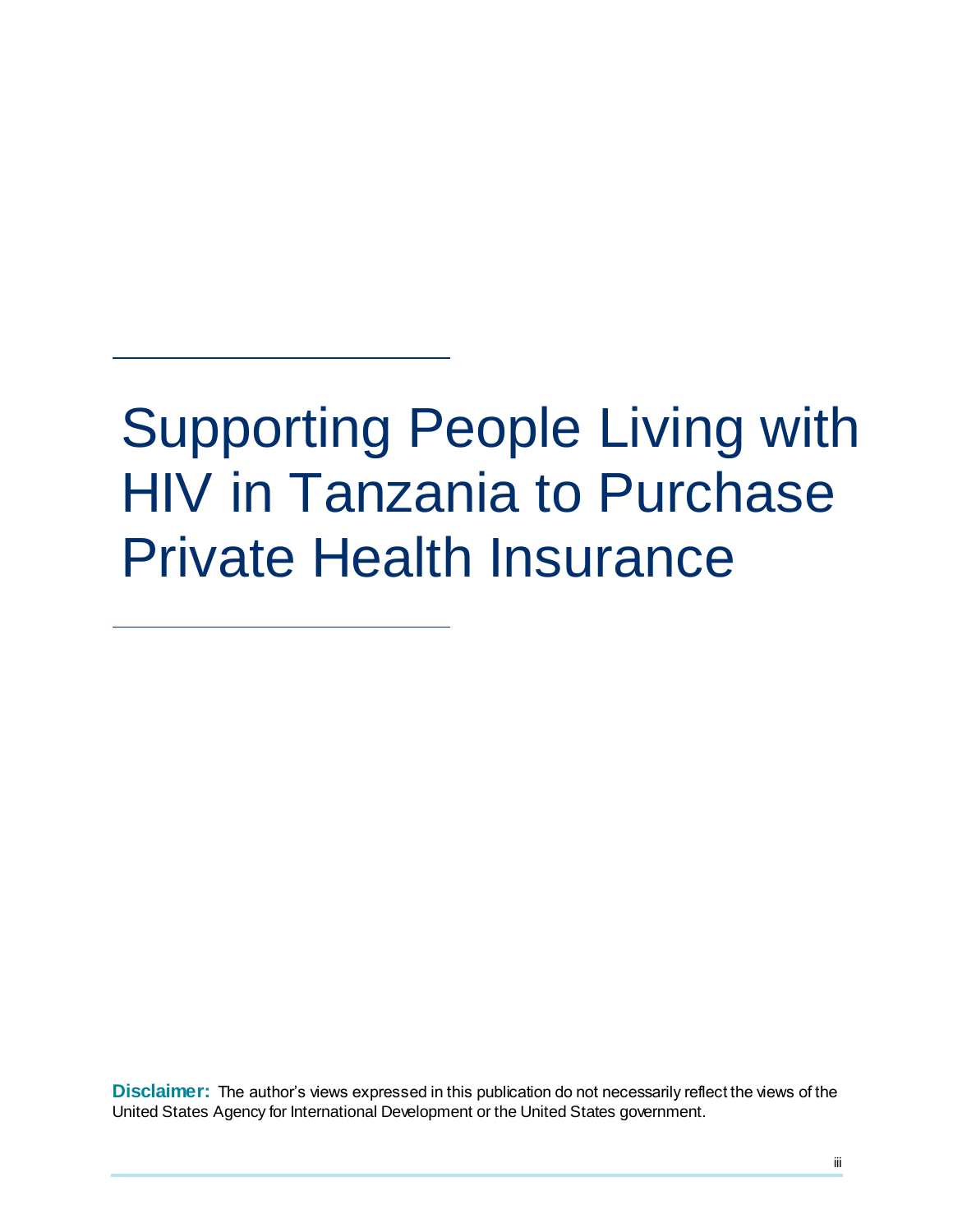## **Contents**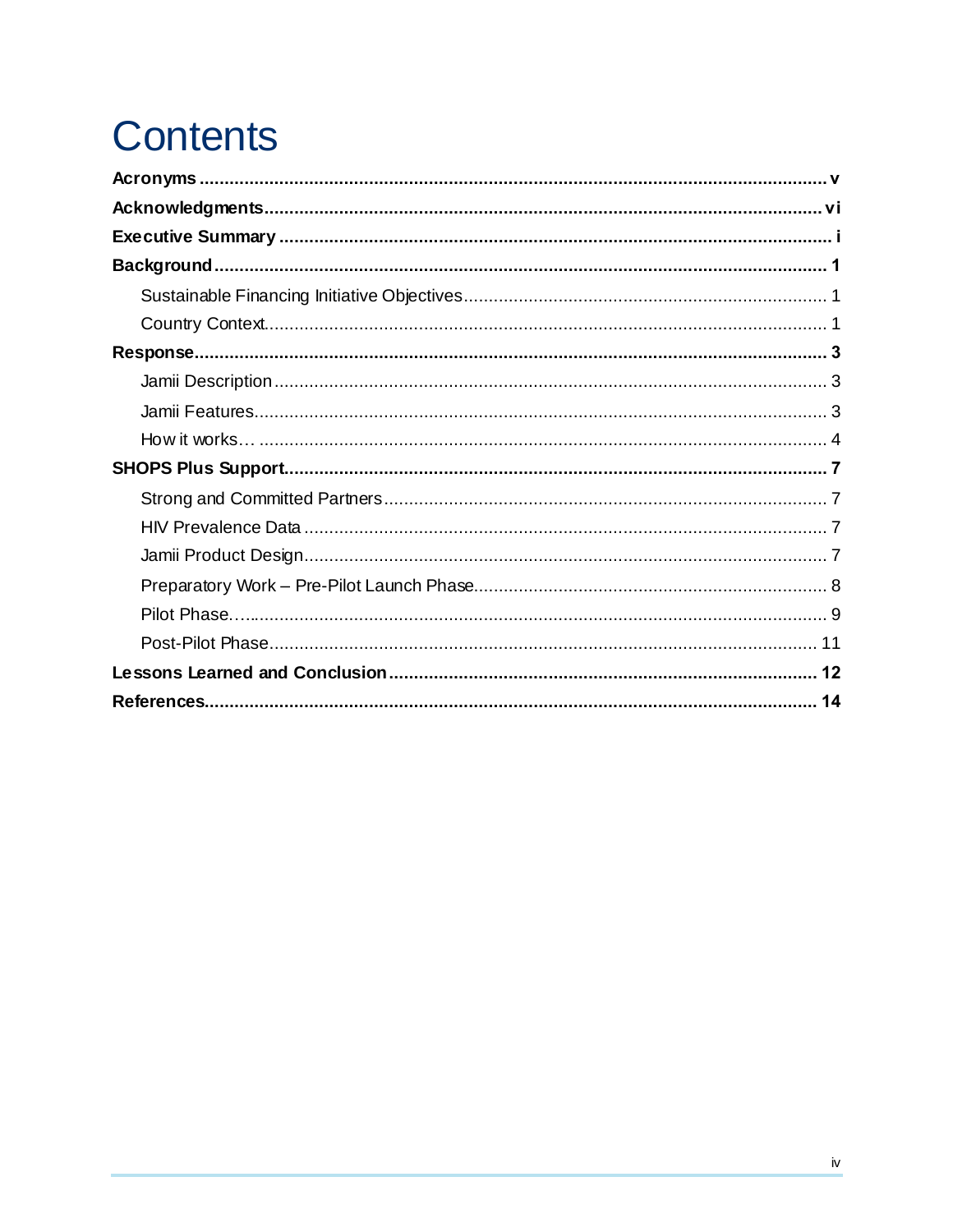## <span id="page-4-0"></span>Acronyms

| <b>AOR</b>     | <b>Agreement Officer Representative</b>    |
|----------------|--------------------------------------------|
| <b>CHF</b>     | <b>Community Health Fund</b>               |
| <b>COP</b>     | <b>Country Operational Plan</b>            |
| <b>FSDT</b>    | <b>Financial Sector Deepening Trust</b>    |
| <b>GOT</b>     | Government of Tanzania                     |
| <b>HIV</b>     | Human Immunodeficiency Virus               |
| <b>NACOPHA</b> | National Council of People living with HIV |
| <b>NHIF</b>    | National Health Insurance Fund             |
| <b>NBS</b>     | <b>National Bureau of Statistics</b>       |
| <b>PEPFAR</b>  | President's Emergency Plan for AIDS Relief |
| <b>PLHIV</b>   | People Living with HIV                     |
| <b>SFI</b>     | Sustainable Financing Initiative           |
| <b>USSD</b>    | Unstructured Supplementary Service Data    |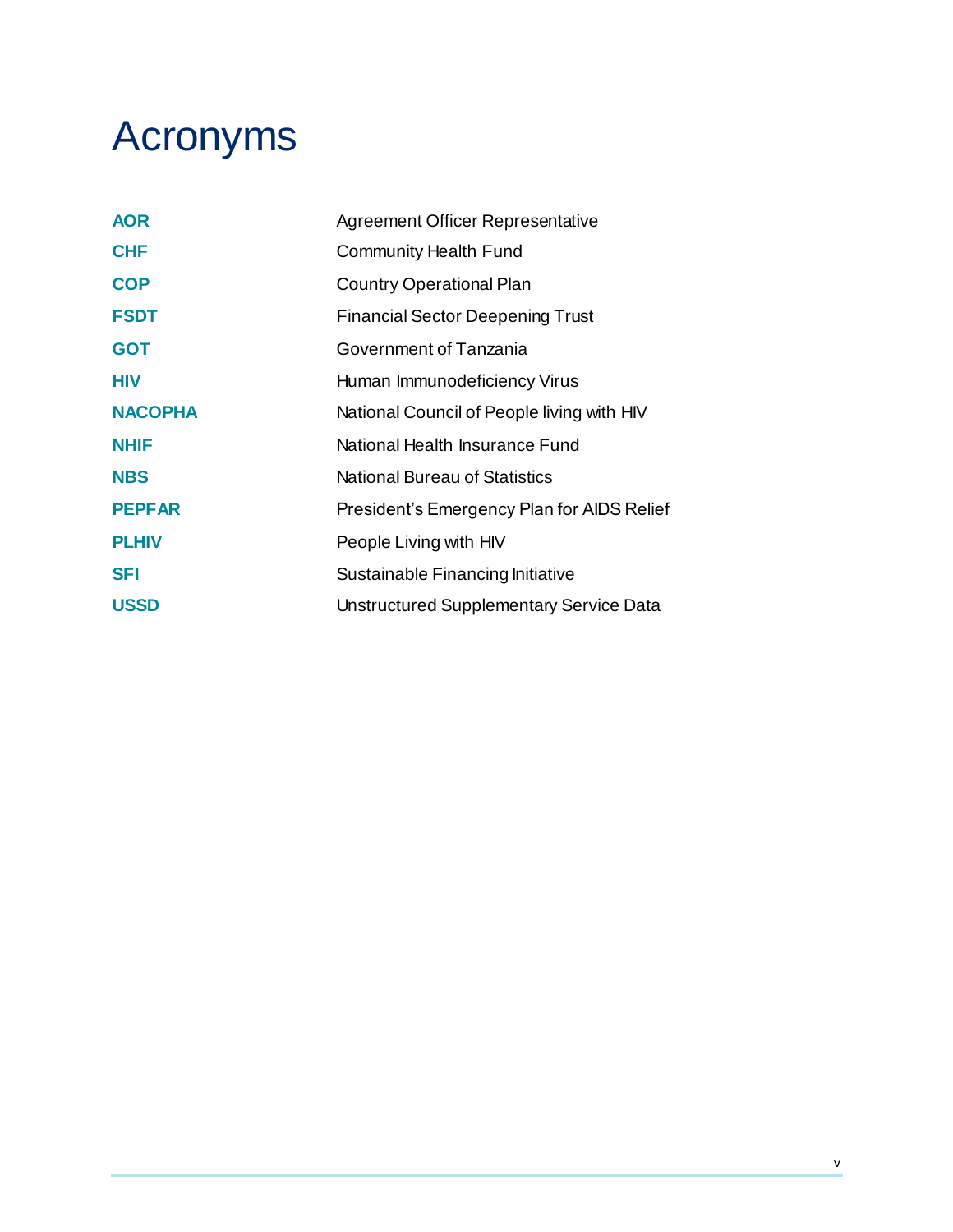## <span id="page-5-0"></span>Acknowledgments

The author thanks the Jamii partners for their support and cooperation as we worked on the activity. The author would like to acknowledge the SHOPS Plus Tanzania team for its close coordination and effective support throughout the activity. Specifically the authors thank Maureen Ndekana-Ogada, Dr. Martin Rwechungura, James Bagoka, and Nicole Kapesi. Finally the author thanks Josef Tayag, Hannah Marqusee, and Gene Peuse of USAID, as well as Sean Callahan, Jeanna Holtz, and Caroline Quijada of Abt Associates for their substantial contributions and technical review throughout the activity.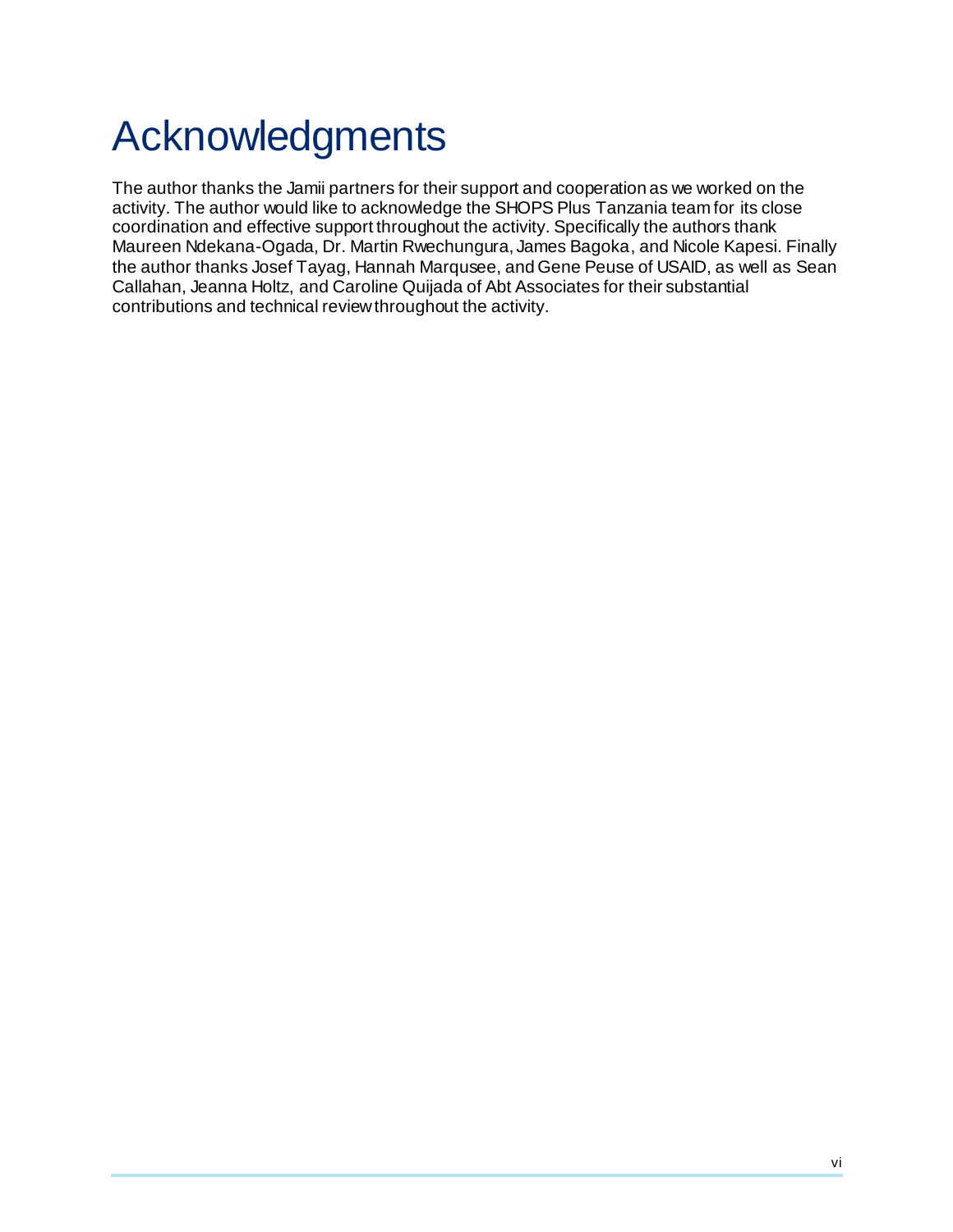## <span id="page-6-0"></span>Executive Summary

## **Background and Country Context**

The Tanzania HIV Health Impact Survey 2016-2017 established that HIV prevalence among adults ages 15 to 64 years in Tanzania is 5.0 percent (6.5 percent among females and 3.5 percent among males). Other studies have found that HIV prevalence is higher among those employed (5.5 percent) vs. not employed (3.3 percent), living in urban areas (7.2 percent) vs. rural areas (4.3 percent), and among higher wealth groups with the middle, fourth and highest quintiles showing the highest prevalence at 5.0 percent, 5.3 percent and 6.6 percent respectively. This context, where PLHIV are more likely to be employed, in urban areas and in wealthier quintiles, presents an opportunity for fully or partially self-funded financing options for their HIV care and treatment. This client profile is also well suited to access and pay for services in the private sector. Health insurance is one way to organize the clients in an efficient pool, linking them to private health facilities to access care while minimizing the financial burden of direct out-of-pocket payments. This targeting can help raise domestic resources for HIV care and treatment from the private sector, while relieving pressure on public resources that can be better directed to those that need them the most.

### **The Response**

Jamii is a cashless and paper-less mobile-enabled private health insurance product sponsored by Edgepoint (a digital intermediary) in partnership with Jubilee Insurance and Vodacom Telecom Company. This partnership aims to leverage Jubilee's strength and expertise in medical insurance, as well as Vodacom's network and 12 million member customer base to achieve the scale required for their breakeven point. Jamii does not have exclusions by disease or illness, so clients are able to access both inpatient and outpatient services for illnesses including HIV up to the benefit value of their policy. In an environment of low voluntary insurance uptake, and high HIV prevalence among upper income groups, Jamii insurance provides an opportunity for a low cost entry to health insurance among uninsured populations (including PLHIV) who are well suited to the private sector.

USAID/Washington's Office of HIV and AIDS engaged the Sustaining Health Outcomes through the Private Sector (SHOPS) Plus project to partner with Jamii to increase private health insurance coverage among people living with HIV (PLHIV) as a means of increasing access to HIV services in the private health sector. SHOPS Plus provided technical assistance to complement key partner and other donor support for a six month pilot implementation of Jamii education, sales and distribution activities with a focus on PLHIV populations. SHOPS Plussupported activities were organized in three phases: pre-pilot, pilot and post-pilot.

## **Results**

At the end of the six month pilot, SHOPS Plus activities contributed to \$8,928 collected in premium payments, which translated to \$68,008 leveraged in total benefit value. SHOPS Plus support contributed to 2,707 unique individuals enrolling in Jamii and 163 renewing their cover.

Jamii partners collected and analyzed call center call back data to understand utilization patterns. Ten percent of respondents indicated that they had sought a HIV-related service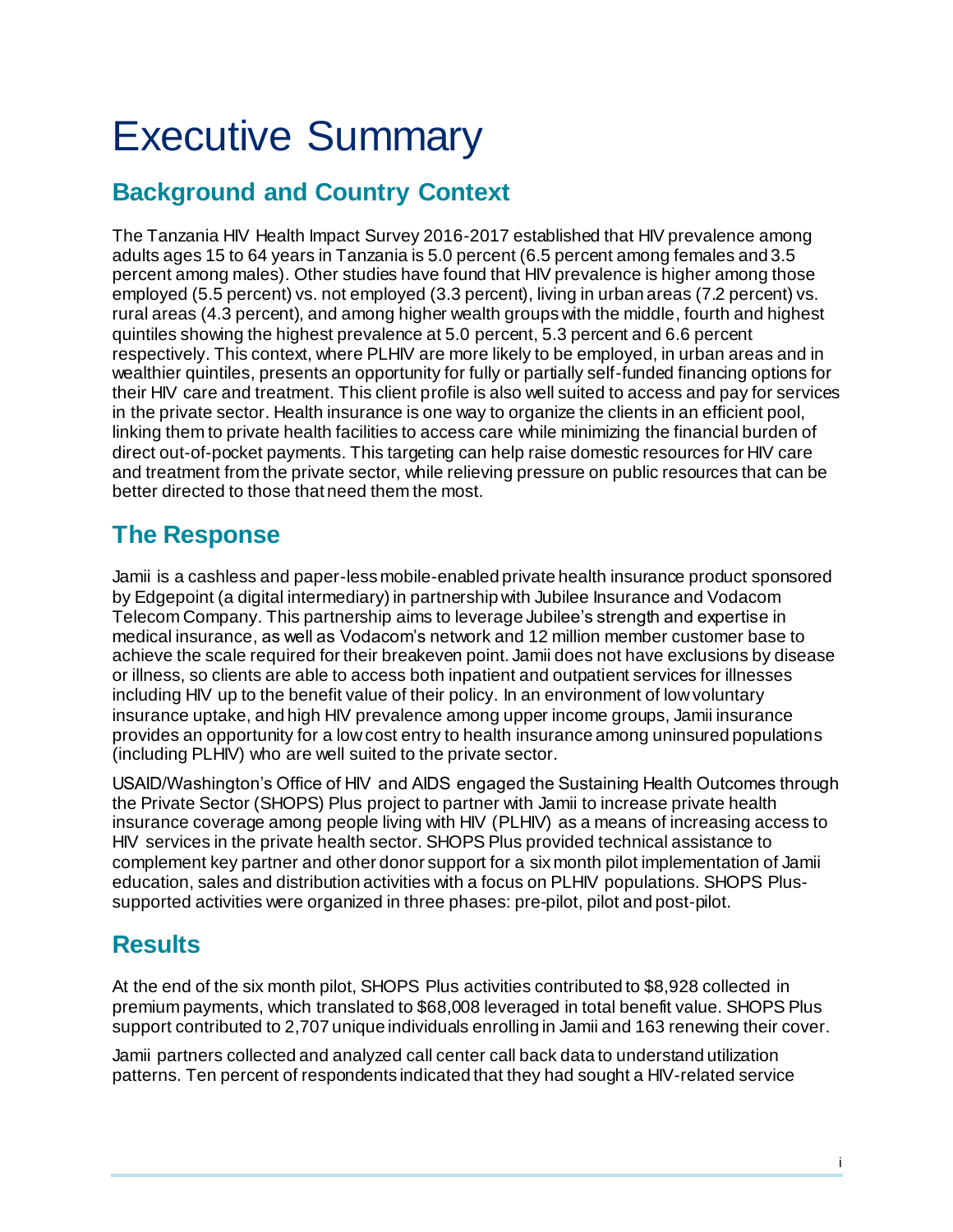(mainly testing) – the third most utilized service. 60 percent of clients accessing a HIV-related service were men.

## **Challenges**

The Jamii pilot encountered several challenges that limited the reach of the program and delayed the national launch. These challenges included:

- **Limited sales agent capacity** Despite training programs, Jamii sales agents had suboptimal competence and understanding of insurance generally and Jamii specifically which impacted ability to effectively educate target groups and sell Jamii.
- **Regulatory shift on SMS marketing** During the pilot period the telecoms regulator prohibited push marketing and required all companies to utilize an opt-in approach. This reduced the anticipated reach of personalized SMS marketing for Jamii.
- **Lags in hospital/provider empanelment and education** Setting up the supply side of health services was slower than Jamii demand creation activities. This created a lag where potential clients would enquire on facilities and find that there was not a facility close by, which would restrict uptake and sales.
- **Partnership management** Maintaining partner traction and aligning implementation to different partner internal decision making cycles can be challenging. Misalignments occasioned delays in the pilot and national launch dates.

## **Lessons Learned**

This experience demonstrated that there is a willingness to pay for health insurance coverage if an insurance product is able to provide value to its clients. The challenge is in ensuring the product delivers on the sales promise by providing positive client experience. Specific lessons to facilitate the successful roll out of new insurance products to benefit PLHIV include:

- **Health insurance can help private providers reach target populations with HIV services**. The Jamii pilot experience indicated that private health insurance has the potential to increase male access to HIV services (specifically testing).
- **Health insurance can support comprehensive care and treatment for HIV**. Private health insurance can help finance HIV-related services that are not covered directly by donors and governments. In Tanzania, these costs included clinician fees at private health facilities, co-trimoxazole for opportunistic infections, and laboratory investigations that are necessary for quality care and improved outcomes such as liver function tests and renal function tests.
- **Engage health facility owners and providers as a key audience**. During roll out of an insurance product, stakeholders should actively engage health care providers through trainings, communication and support. This will improve the customer product experience at the point of health service delivery.
- **Agent post training support is needed**. A single training of sales agents is not sufficient to build competence and confidence to sell insurance in an environment with a limited insurance culture.
- **Scaling private health microinsurance likely requires a longer term investment**. Building the numbers required for sustainability among a population that is new to insurance requires more than 6 – 12 months to achieve results.
- **Partnership principles still apply**. Consistent engagement is needed to engage and align on short, medium and long term objectives.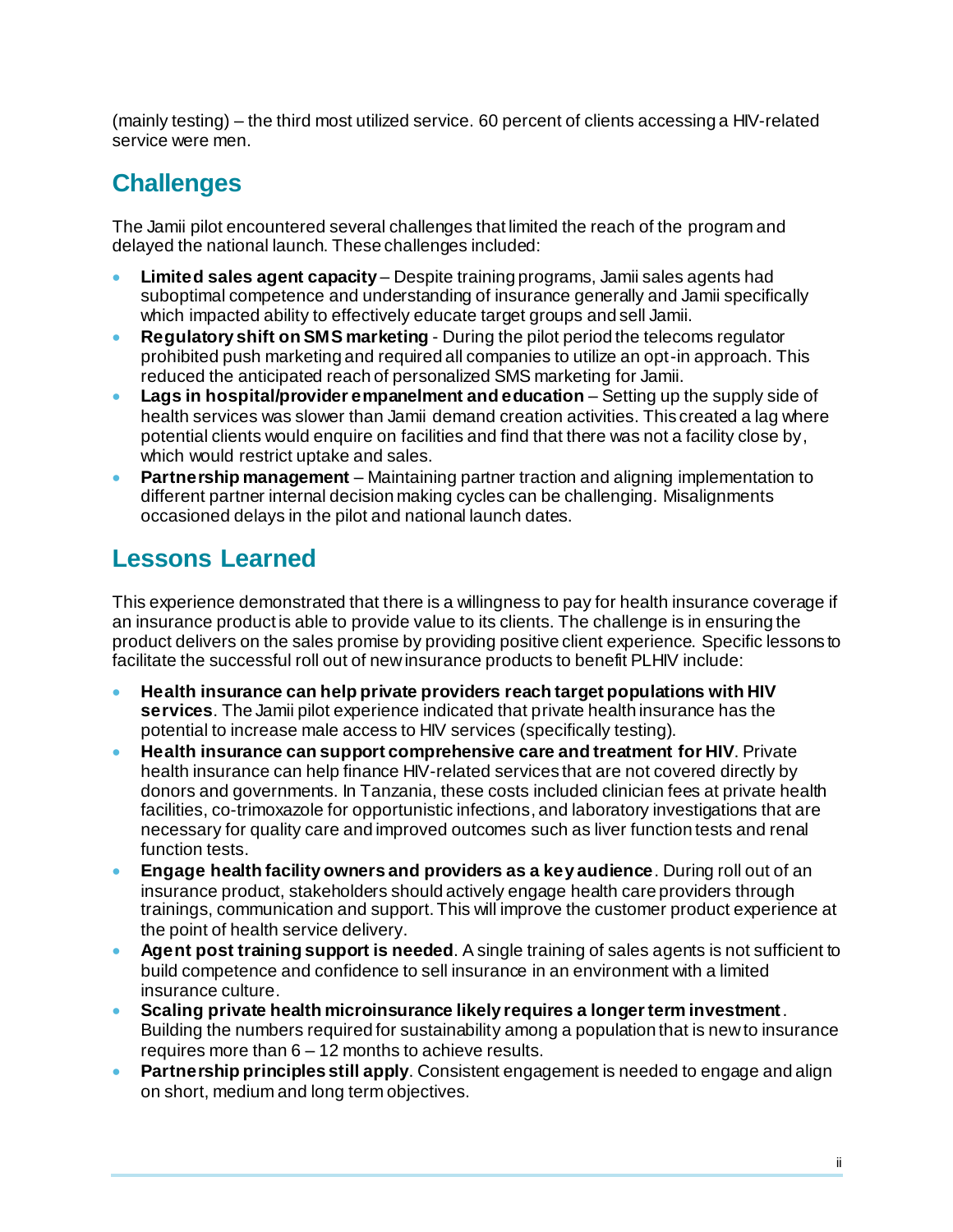## <span id="page-8-0"></span>**Background**

## <span id="page-8-1"></span>**Sustainable Financing Initiative Objectives**

The U.S. Agency for International Development (USAID)'s Sustainable Financing Initiative (SFI) has the global goal of delivering an AIDS-free generation with shared financial responsibility from host countries, including governments and the private sector. Through SFI, USAID seeks to increase access to HIV services and strengthen financial protection, especially for vulnerable populations. Specifically, SFI supports activities related to advocacy, tax administration and policy reform, efficiency, and innovative financing to generate private sector domestic resources for HIV and AIDS.

When this activity began in 2016, the implementation of Tanzania's National Multi-Sectoral Strategic Framework for HIV and AIDS 2013/14 - 2017/18 relied heavily on funding from external donors such as President's Emergency Plan for AIDS Relief (PEPFAR) and the Global Fund to Fight AIDS, Tuberculosis, and Malaria (GFTAM). Funding from all sources, including other donors and the government, began to decline in 2015, contributing to an anticipated TZS 137 billion budget shortfall in 2016/17. New HIV/AIDS guidelines were also expected to increase the gap going forward. The 2015 treatment test and treat guidelines from the World Health Organization (WHO) would increase the number of people living with HIV (PLHIV) eligible to receive antiretroviral therapy (ART) and increase associated recurrent expenditures (e.g., ARV drugs, human resources for health, and transport). USAID/Washington's Office of HIV and AIDS engaged the Sustaining Health Outcomes through the Private Sector (SHOPS) Plus project to partner with Tanzanian corporate actors, civil society organizations, and government ministries, departments, and agencies to address these funding challenges in line with SFI guidelines. This report covers one of the SFI activities that SHOPS Plus implemented – provided targeted support to increase private health insurance coverage among PLHIV.

## <span id="page-8-2"></span>**Country Context**

#### **Demographic/Country Data**

Tanzania's total population stands at 50,144,175 (NBS, 2016). With a per capita Gross Domestic Income of \$977, Tanzania is close to the World Bank threshold of \$1,046 to qualify for lower middle income status. Once the country crosses this threshold, the Government of Tanzania (GOT) will face increased co-financing requirements for Global Fund and other donor platforms (up from 5 percent to 15 percent) (COP 2016). It is therefore imperative for the GOT to identify and leverage new sources of domestic revenue to prepare for this transition.

#### **The HIV Burden, Insurance and Private Sector Contributions to the National Response**

The Tanzania Health Impact Survey 2016-2017 established that annual incidence of HIV among adults aged 15 to 64 years in Tanzania is 0.29 percent (0.40 percent among females and 0.17 percent among males). This corresponds to approximately 81,000 new cases of HIV annually among adults, aged 15 to 64 years in Tanzania. Prevalence of HIV among adults, aged 15 to 64 years in Tanzania, is 5.0 percent (6.5 percent among females and 3.5 percent among males). This corresponds to approximately 1.4 million people living with HIV (PLHIV) aged 15 to 64 years in Tanzania. 52.2 percent of PLHIV aged 15 to 64 know their HIV positive status with more females (55.9 percent) than males (45.3 percent) aware of their status.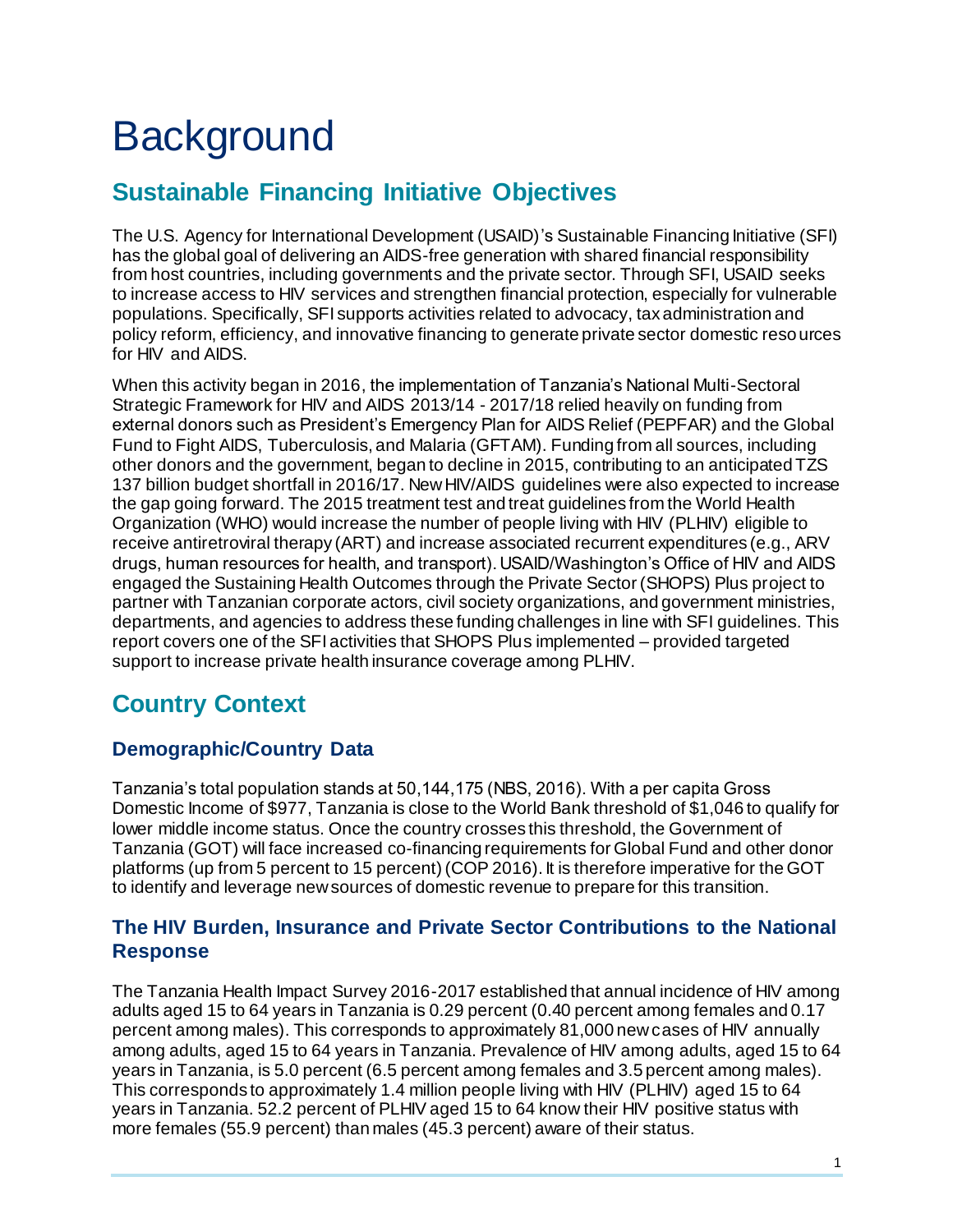The HIV and Malaria Survey 2011/12 showed that the HIV prevalence is higher among those employed vs not employed (5.5 percent vs 3.3 percent), living in urban areas vs rural areas (7.2 percent vs 4.3 percent), and from higher wealth groups with the middle, fourth and highest quintiles showing the highest prevalence at 5.0 percent, 5.3 percent and 6.6 percent respectively. This suggests that HIV is disproportionally affecting middle-class Tanzanians and that future financing options should consider solutions that leverage the ability to pay of certain groups, even as vulnerable and poorer groups are financially protected (Lee, 2016).

As of early 2016, public and private health insurance schemes in Tanzania collectively covered around one-quarter (25.8 percent) of Tanzania's population. This includes lives covered by public schemes like the National Health Insurance Fund (NHIF), National Social Security Fund, Community Health Fund (CHF), as well as private health insurance. A scan of the existing insurance schemes that included HIV services found that two insurance companies – Strategies and Jubilee insurance had some cover for HIV services; further the scan established that whereas NHIF did not cover HIV services, the improved CHF public insurance provided for some HIV services (Lee, 2016). In an environment of low voluntary insurance uptake, and high HIV prevalence among upper income groups, Jamii insurance targeted a low cost entry to health insurance among uninsured population (including PLHIV) who are well suited to the private sector.

In Tanzania, core HIV services are officially provided free of charge to clients through HIVspecialized government- and donor-supported facilities. However, if a client procures HIV services from private sector facilities, providers at these facilities may charge a user fee while offering the commodities for free.<sup>1</sup> Under this arrangement, private providers access ARV drugs, HIV test kits, and other essential commodities at no cost from the donor and government supply chains, which they pass along to the client at no charge. For other services that are necessary to manage HIV infections, ( e.g. liver function tests, renal function tests, full blood count and opportunistic infection), private providers have to finance the input costs on their own; they then pass these costs on to the client. PLHIV clients also have to finance the cost of transport, informal payments at the facility, and any costs associated with buying commodities when public or donor supplied pharmacies face stock-outs.

*This context, where PLHIV are more likely to be employed, in urban areas, and in wealthier quintiles, presents an opportunity for fully or partially self-funded financing options for their HIV care and treatment. This client profile is also well suited to access and pay for services in the private sector. Health insurance is one way to organize the clients in an efficient pool, linking them to private health facilities to access care. This targeting will help raise domestic resources for HIV care and treatment while relieving pressure on public resources that can be better directed to those that need them the most.*

 $\overline{a}$ 

 $1$  In cases w here private providers are not classified as an HIV-specialized facility.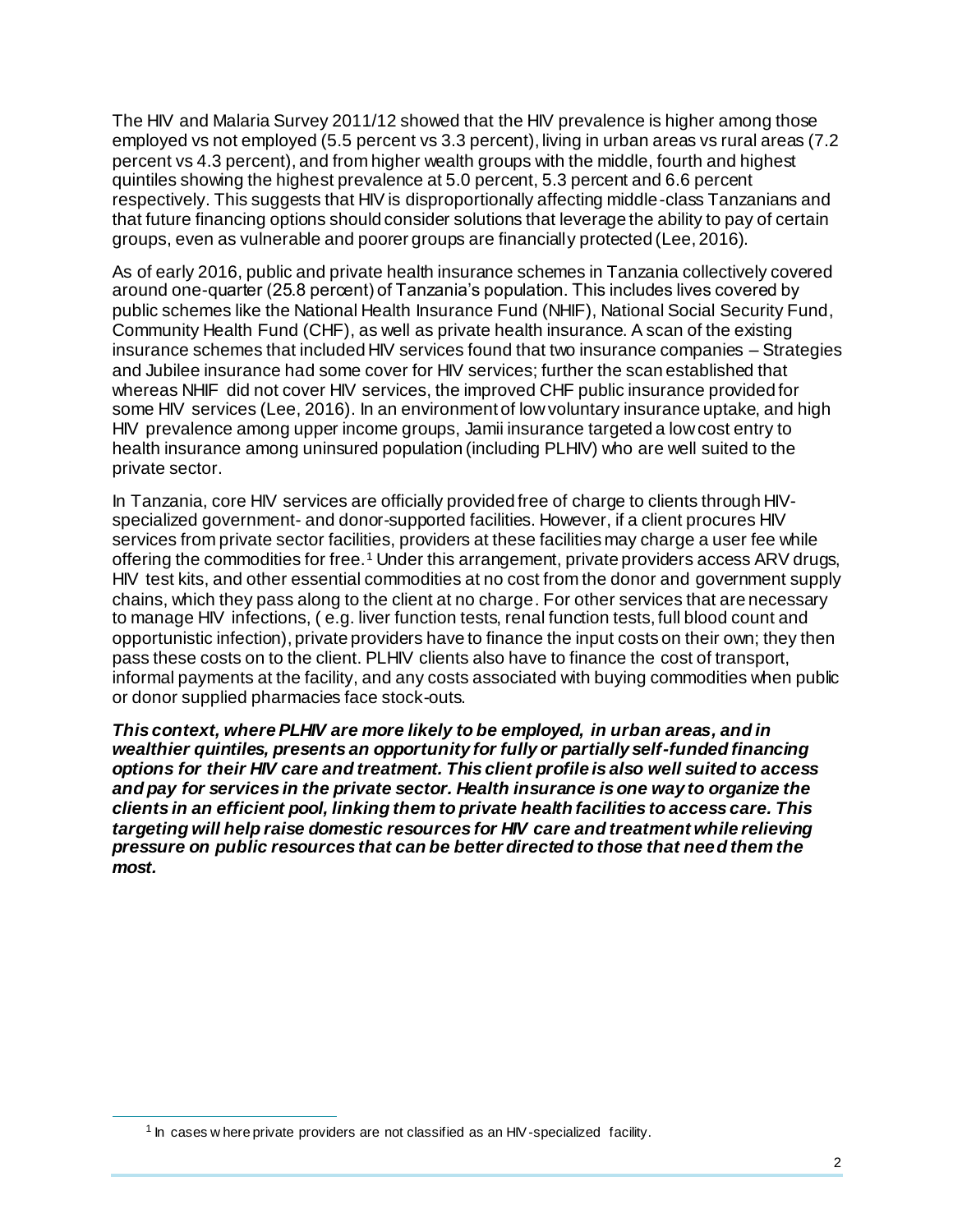## <span id="page-10-0"></span>Response

## <span id="page-10-1"></span>**Jamii Description**

Jamii is a mobile-enabled private health insurance product that targets low-income individuals sponsored by Edgepoint (a digital intermediary) in partnership with Jubilee Insurance and Vodacom Telecom Company.

Between January and December 2015, the three partners tested on a small scale an insurance product called 'Bima ya Afya'. With learnings from this period, the partners received technical assistance from IDEO.org (through the Bill and Melinda Gates Foundation), Barclays accelerator program, and the Financial Services Deeping Trust (FSDT) to review lessons learned and complete a design for a pilot phase. Table 1 provides an overview of partners and their responsibilities.

| <b>Partner</b>              |                                                     | <b>Responsibilities</b>                                                                                                                                                                                           |  |  |
|-----------------------------|-----------------------------------------------------|-------------------------------------------------------------------------------------------------------------------------------------------------------------------------------------------------------------------|--|--|
| vodacom<br>m-pesa           | Vodacom mobile<br>telecommunication<br>company      | 1. Provide customer database<br>2. Mobile money payment solution - through<br>integrated Jamii/M-Pesa menu<br>3. Distribution of the product to existing client<br>base<br>4. SMS Marketing to existing customers |  |  |
| dubilee<br><b>INSURANCE</b> | Jubilee Insurance<br>company                        | 1. Underwriting by bearing financial risk for<br>profits and losses associated with the product<br>2. Health facility recruitment and management<br>3. Claims payment                                             |  |  |
| ngao ya atyc                | Edgepoint Digital-<br>Digital solutions<br>provider | Client registration technology platform<br>2. Hospital claim management platform<br>Support benefits and health facilities<br>3.<br>information access<br>4. Manage customer call center                          |  |  |

#### **Table 1: Jamii partner responsibilities**

This partnership targeted Jamii reaching Vodacom's 12 million customers to achieve the scale required for their breakeven point for sustainability (100,000 customers in the first year).

### <span id="page-10-2"></span>**Jamii Features**

Jamii microinsurance is a flexible product with options on enrollment period, number of beneficiaries, and number of policies held at the same time. It covers the cost of services, up to a specified benefit limit, at empaneled facilities for inpatient and outpatient services, including for HIV-related services. Table 2 provides additional detail on the Jamii product period and member options. Table 3 outlines the different Jamii premium costs and related benefit packages.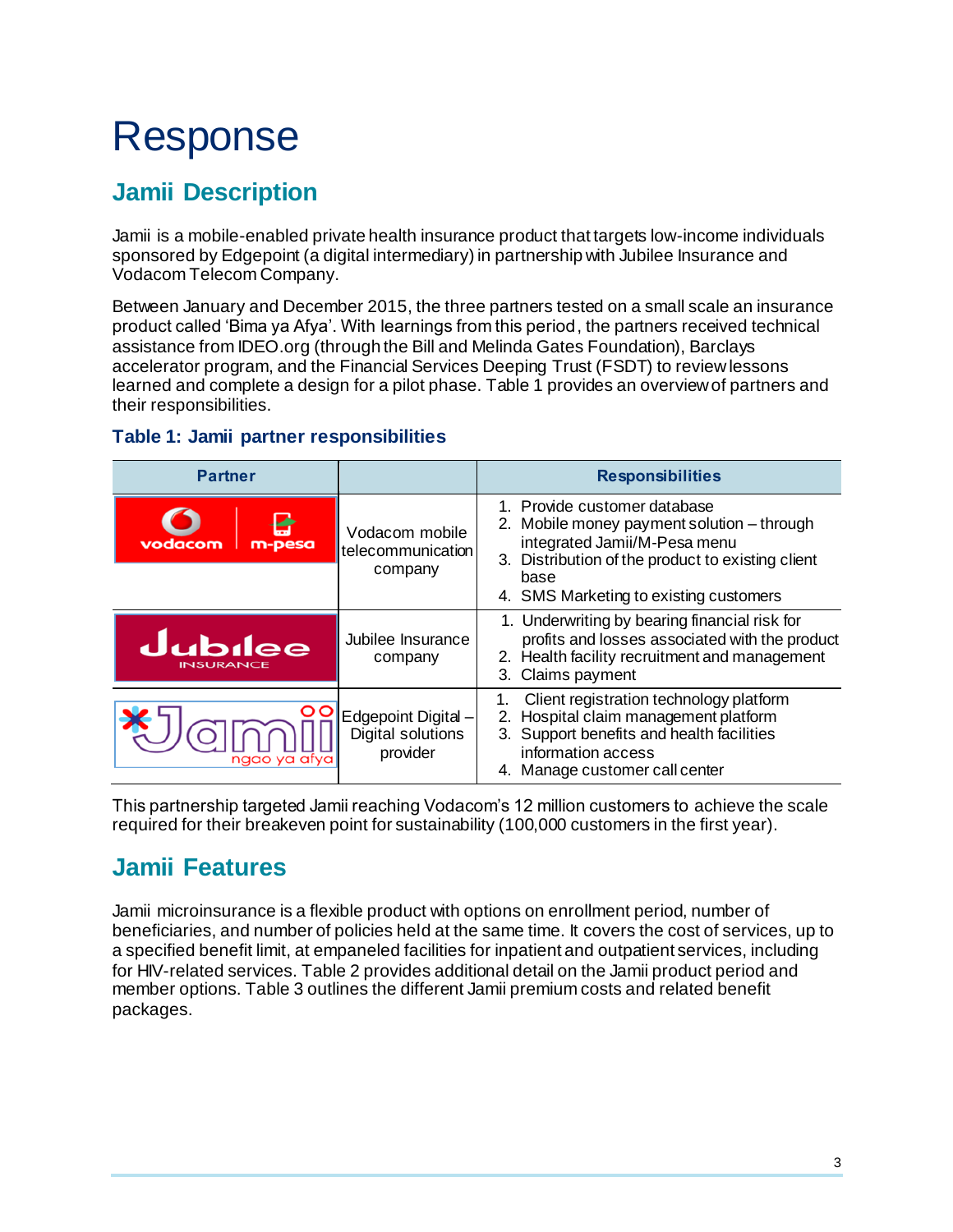#### **Table 2: Jamii period and member options**

| <b>Feature</b>                       | <b>Details</b>                                          |  |  |
|--------------------------------------|---------------------------------------------------------|--|--|
| Period of Cover                      | 3, 6 and 12 month options                               |  |  |
| Number of members covered per policy | Principal member plus up to three covered on one policy |  |  |
| Concurrent policies per member       | Multiple concurrent policies allowed                    |  |  |

#### **Table 3: Jamii premium and benefit schedule**

| <b>Jamii Premium and Benefit Schedule</b> |               |                                  |                      |                                   |    |
|-------------------------------------------|---------------|----------------------------------|----------------------|-----------------------------------|----|
| <b>Members</b>                            | <b>Period</b> | <b>Benefits per member (USD)</b> | <b>Premium (USD)</b> |                                   |    |
|                                           |               | <b>In-patient</b>                |                      | <b>Outpatient   Total Benefit</b> |    |
| Member                                    | 3 months      | 23                               | 7                    | 30                                | 3  |
|                                           | 6 months      | 46                               | 7                    | 53                                | 11 |
|                                           | 12 months     | 55                               | 9                    | 64                                | 20 |
| Member plus one                           | 3 months      | 23                               | 7                    | 30                                | 6  |
|                                           | 6 months      | 46                               | 7                    | 53                                | 19 |
|                                           | 12 months     | 55                               | 9                    | 64                                | 36 |
| Member plus two                           | 3 months      | 23                               | 7                    | 30                                | 8  |
|                                           | 6 months      | 46                               | 7                    | 53                                | 25 |
|                                           | 12 months     | 55                               | 9                    | 64                                | 47 |
| Member plus three                         | 3 months      | 23                               | 7                    | 30                                | 10 |
|                                           | 6 months      | 46                               | $\overline{7}$       | 53                                | 30 |
|                                           | 12 months     | 55                               | 9                    | 64                                | 58 |

Prices in USD  $1$  \$ = Tzs 2,200

### <span id="page-11-0"></span>**How it works**

#### **Registration**

The registration process for Jamii is entirely mobile based. From their mobile phone, the customer accesses the Jamii menu options via USSD code, registers their details and selects a package cover option. The customer finalizes the registration process by completing payment via their M-Pesa account. Once payment is confirmed, a customer policy is generated and activated. Figure 1 outlines the step by step registration process illustrated by screenshot mockups (Figure 2).

#### **Figure 1: Jamii registration process**

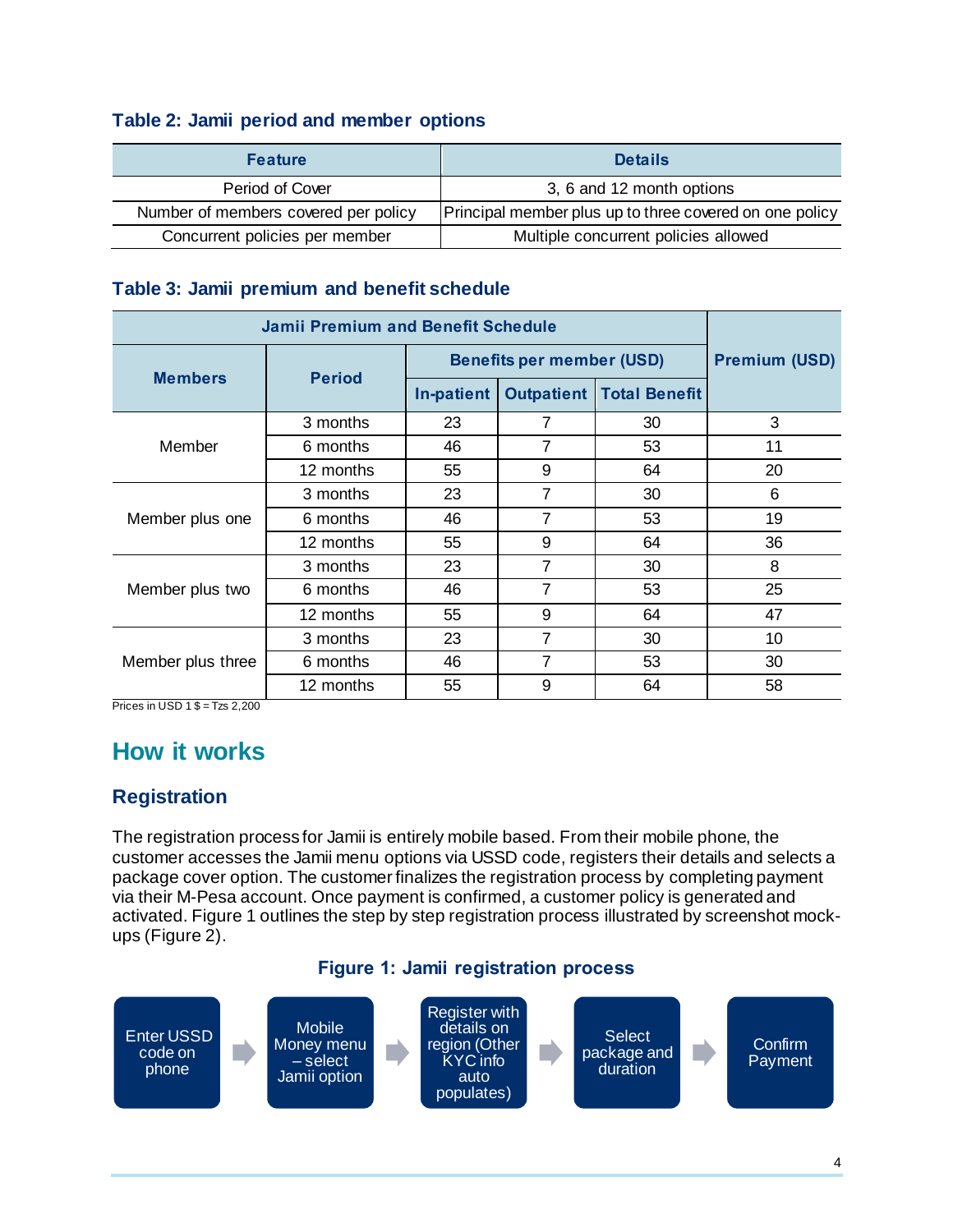

#### **Figure 2: Mock-ups of Jamii registration process**

#### **Accessing Services on Jamii**

Jamii members accessed services completely through the mobile platform. Upon policy activation, customers had a 72 hour wait period before they could access services. Once the waiting period had passed, customers could use a USSD code to identify empaneled facilities in their region. At the facility the customer would provide their unique Jamii ID number (a short code on their phone) and an accompanying photo ID. Once positively identified, the customer could access services up to their available benefit limit. The health facility would generate an invoice for services rendered and submit their invoice to Jubilee for payment via the health facility module on the mobile-based Jamii system. The health facility receives payment via their M-Pesa account while the client can check their available balance at any time. Figure 3 provides an overview of this process.





#### Mobile-enabled disruptive features

Jamii mobile enabled microinsurance design brought significant disruption to the processes of client registration and provider payment. In both aspects it significantly reduced time taken and improved process efficiencies. Figure 4 and Figure 5 compare the two different processes.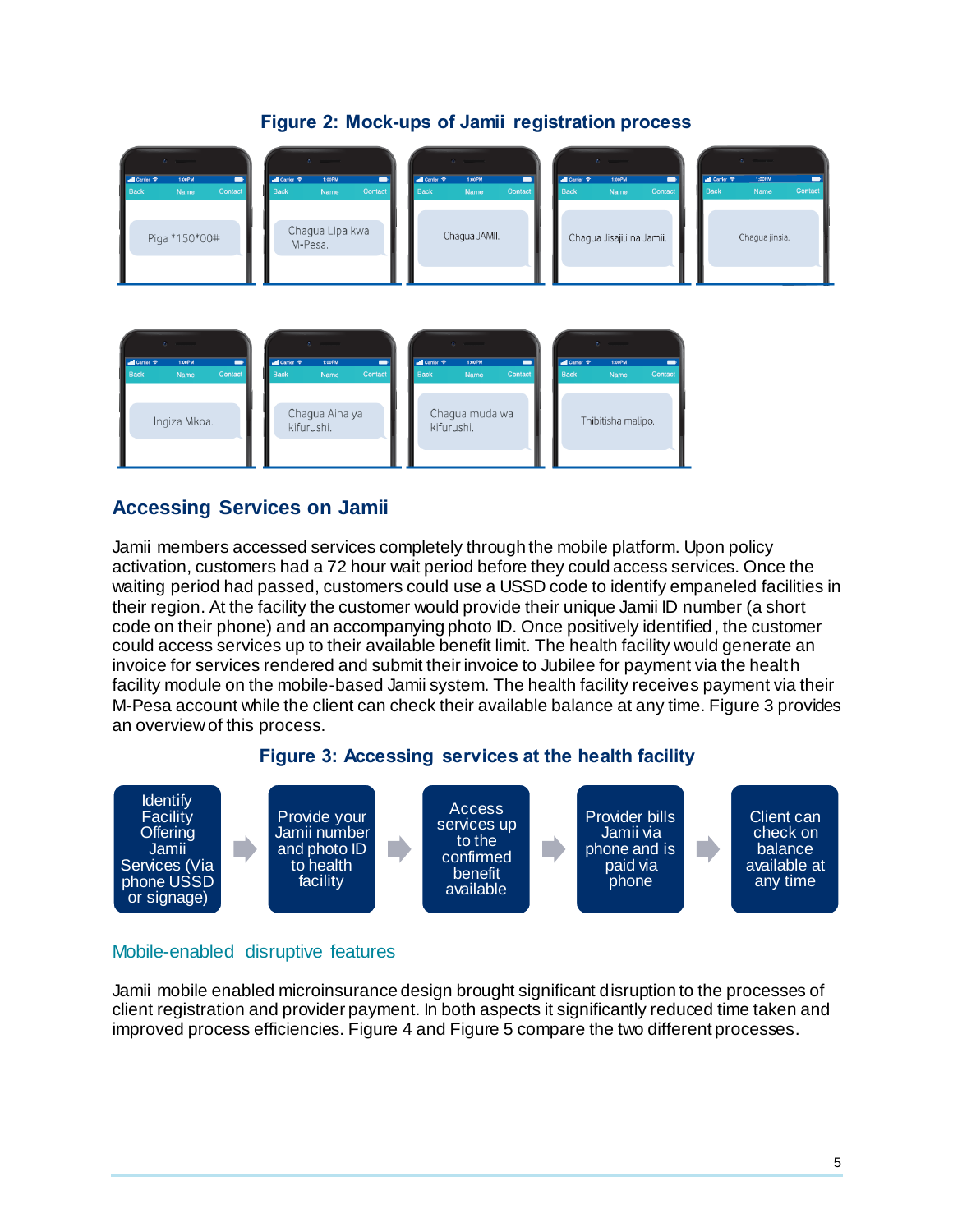#### **Figure 4: Conventional versus mobile client registration**



#### **Figure 5: Conventional versus mobile provider payment**

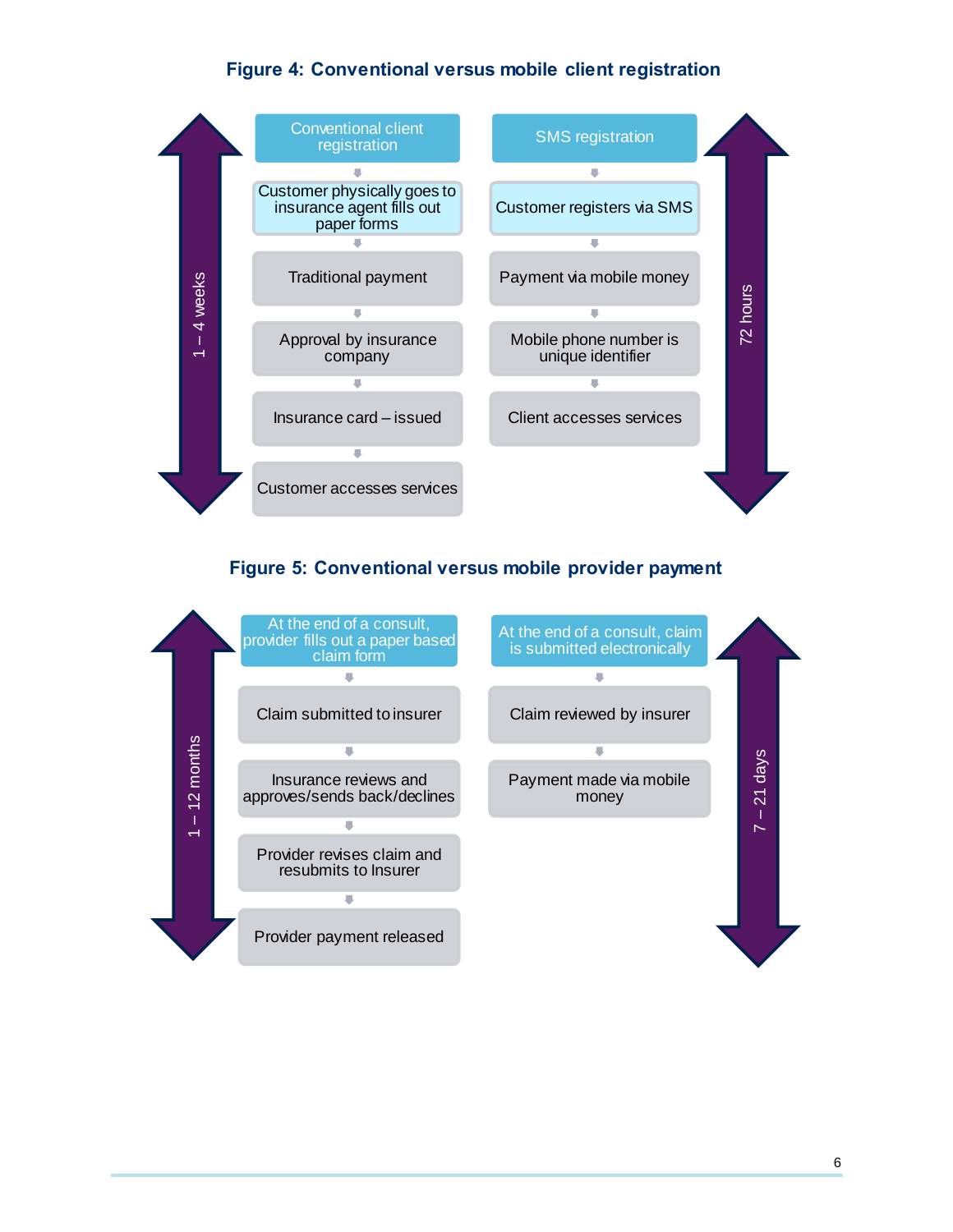## <span id="page-14-0"></span>SHOPS Plus Support

SHOPS Plus designed technical assistance support after a consideration of market information that pointed to the potential for high impact in the number of lives covered and dollars leveraged from private health insurance to support Tanzania's HIV response. Factors that highlighted this as a good opportunity included:

### <span id="page-14-1"></span>**Strong and Committed Partners**

There are qualified, committed professional partners who are applying lessons learned from the Bima ya Afya pilot to improve client value and streamline administration.

**Jubilee insurance** is a leading health insurance company in the region and in Tanzania, and is committed to growing the health micro insurance market as a business growth strategy. The company was already exploring other micro insurance products with savings groups and was working with the Tanzania Insurance Regulatory Authority to create an enabling environment for micro insurance by advocating for a separate class of non-traditional insurance agents and alternative distribution mechanisms.

**Vodacom** is a leading telecommunications company in Tanzania with an estimated 45 percent market share of voice and 60 percent market share in mobile money. Vodacom expressed commitment to health micro insurance in line with their business values to transform lives. In addition Vodacom had experience with a savings and credit financial solution and a nationwide network of M-Pesa agents that could be leveraged as a distribution channel for Jamii. Vodacom's large customer base and 'trustworthiness' in the client eyes was a key strength to be leveraged to achieve the scale needed for financial viability.

**Edgepoint digital** had experience in design and implementation of the digital solution through the earlier pilot of 'Bima ya Afya'. Edgepoint was incorporating lessons learned from the pilot phase to improve the Jamii client experience on the digital interface. As a digital solutions provider Edgepoint was committed to developing responsive and lasting digital solutions for Jamii as part of their core business.

### <span id="page-14-2"></span>**HIV Prevalence Data**

As highlighted earlier, PLHIV are more likely to be employed, in urban areas and in wealthier quintiles. This presented an ideal client segment that had the need and could pay for a health insurance product that provides access to HIV care and treatment in the private sector. Even though Jamii was targeted at a low-income population, its low premium price point offered a sound value for money proposition for upper income, uninsured clients (including PLHIV), looking for an affordable insurance product.

### <span id="page-14-3"></span>**Jamii Product Design**

Jamii as a health insurance product was designed without disease specific exclusions; instead it was designed to allow access to care for any condition up to the benefit limit for both in and outpatient services. This meant that clients could access HIV-related services at private facilities, thereby reducing out of pocket costs for PLHIV who want to access HIV services there.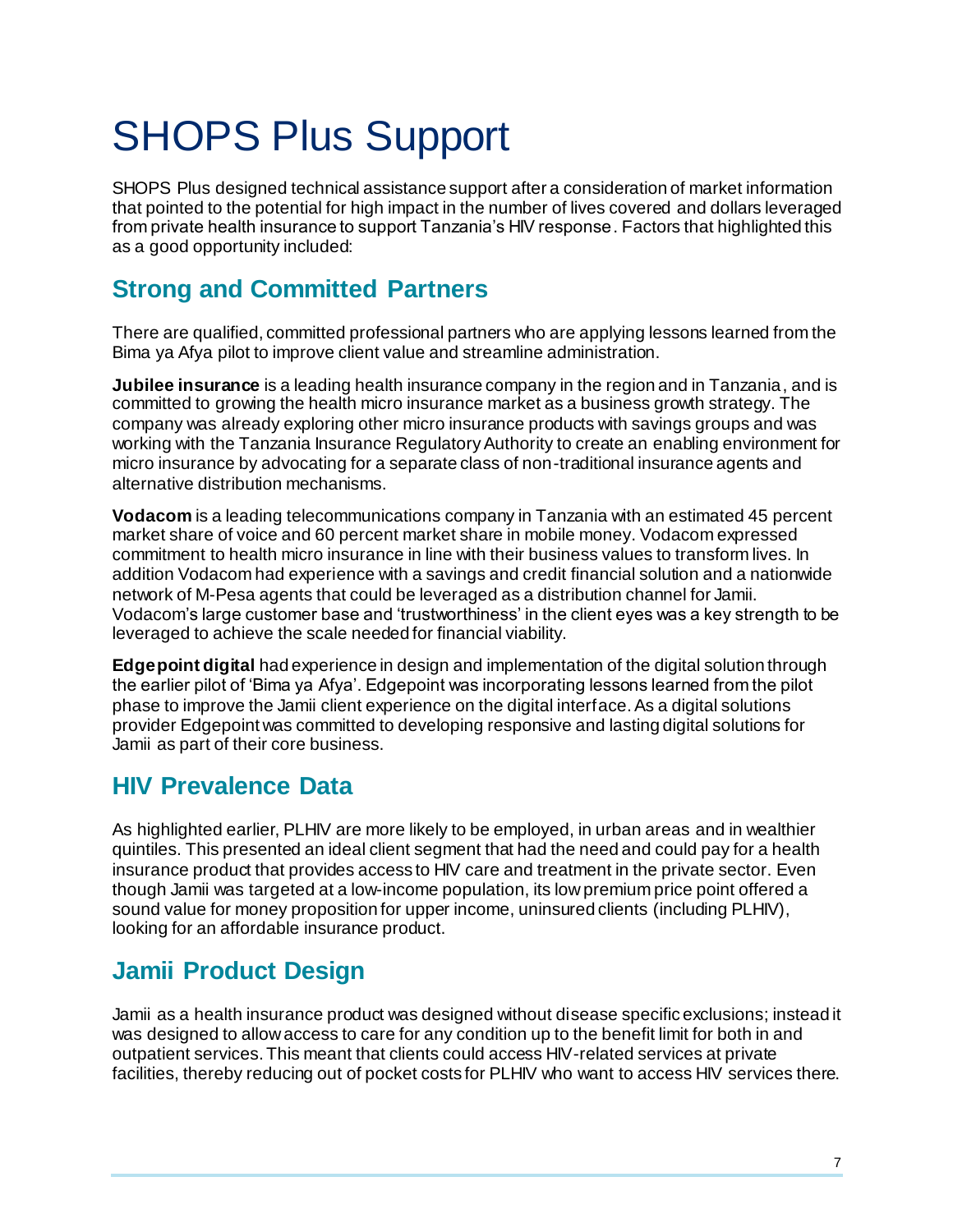With these considerations, SHOPS Plus supported a suite of responsive activities targeted at successful pilot implementation of Jamii with a focus on enrolling PLHIV in Jamii. Further detail is provided in the following sections.

#### **Figure 6: Timeline of SHOPS Plus Jamii support**



### <span id="page-15-0"></span>**Preparatory Work – Pre-Pilot Launch Phase**

This phase covered the period after Bima ya Afya and before Jamii launch. It was centered on understanding lessons from Bima ya Afya implementation and making changes to inform the Jamii launch and roll out. Changes were targeted to improve customer value and positive customer experience. During this phase, partners also focused on outlining their responsibilities, obtaining internal approvals, and securing funds to carry out their responsibilities. SHOPS Plus played a facilitator role by reviewing and providing technical input to launch plans. SHOPS Plus convened regular partner coordination meetings that culminated in a signed MoU that captured the contribution of SHOPS Plus, Edgepoint and Jubilee Insurance. The MoU provided the basis to develop a detailed technical assistance plan that responded to areas of need to secure a successful launch of Jamii by partners. The detailed TA plan and funding commitment from SHOPS Plus was used by partners to secure additional funding from FSDT to support the Jamii pilot launch.

Specific highlighted activities that SHOPS Plus conducted in this period include:

- 1. Developed a prioritization list for USAID support. The project identifed geographic areas that overlap with Jamii launch plan, provider presence, target populations, and PLHIV; to focus SFI investments, refine and align targets.
- 2. Reached out to existing USAID partners—including Deloitte, Jhpiego, Elizabeth Glaiser Pediatric AIDS Foundation, CARE, and Catholic Relief Services—that work with organized groups to gather information on their current presence in the pilot regions and the objectives of groups. SHOPS Plus sought to prioritize groups that had a savings/financial component to reach more financially savvy PLHIV. These groups were linked with Jamii partners to explore group members purchasing Jamii.
- 3. Brought partners together to develop a joint creative brief for the overall marketing campaign. This creative brief guided communication development for above the line radio communication, below the line material development, experiential activations and training material product messaging on Jamii.
- 4. Linked Jamii partners with donor supported health facilities that receive some sort of quality assurance assistance for empanelment discussions. These included Marie Stopes Tanzania to link to their health centers, Population Services International Tanzania to link to their *Familia* supported sites and DKT to link to their Trust health facilities and franchises. All of these partners support the delivery of HIV-related services at health facilities within their network.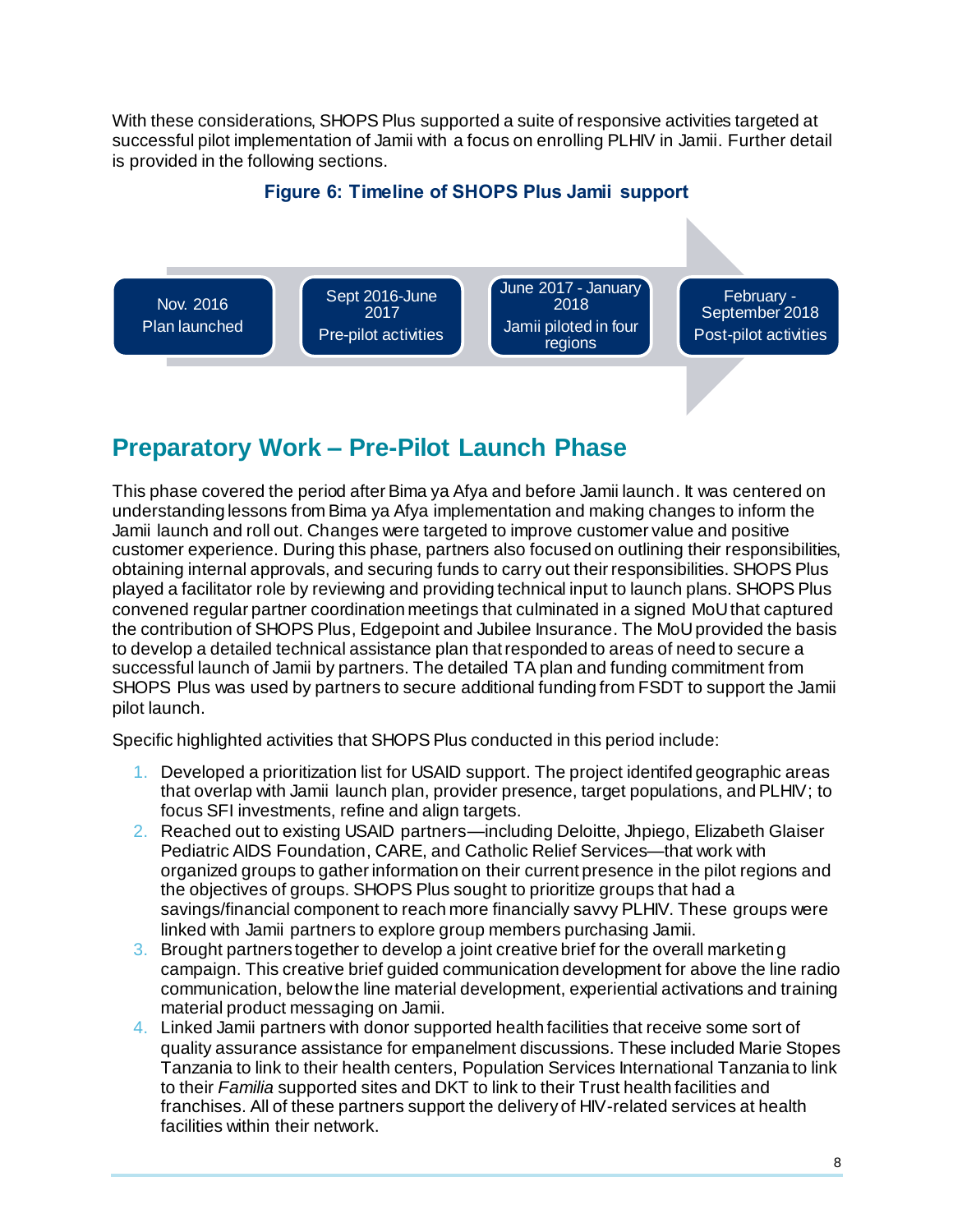### <span id="page-16-0"></span>**Pilot Phase**

Jamii partners officially launched the sales, communication and distribution activities in a phased manner beginning with Mwanza and Mbeya regions in the month of June 2017, followed by Arusha and Kilimanjaro in the month of August. Partners focused on rolling out Jamii and learning for a six month pilot period through to December 2017. The partners sourced funding from various sources and the pilot phase included the following components:

- 1. Above the line radio advertising
- 2. Below the line print and experiential activations
- 3. SMS advertising to existing Vodacom and M-pesa clients
- 4. Sales agents
- 5. Call center to support clients and providers

SHOPS Plus supported specific pilot activities outlined below:

- **Printed communication material** including educational and promotional materials, as well as point of care signs to identify participating providers.
- **Supported experiential activations** in the Mwanza region, including contracting the experiential agency and financing the development and production of communication materials for the community-based campaign. Experiential activities consisted of community engagement at different touch points where small groups and larger groups of community members were engaged and educated on Jamii. These included: busy market days, village community bank meetings, and motorcycle taxi bus stops amongst others. Key messages focused on Jamii features (e.g. Jamii covers all conditions up to the purchased benefit limit; Jamii has different cover options by duration and cost; Jamii is a convenient paperless and cashless system; Jamii is backed by strong credible partners in Tanzania). The experiential agency staff were able to assist community members to sign up or direct them on how to sign up on their own. Overall the community displayed significant interest and registered for Jamii. However policy sales were lower than targeted.
- **Sales agents capacity building**, that included developing training materials and training experiential teams and all sales agents in Mwanza, Mbeya, Arusha and Kilimanjaro regions.
- **PLHIV group agent's capacity building**, specifically SHOPS Plus trained and supported members of the National Council of People Living with HIV (NACOPHA) as sales agents in pilot regions. These agents had a priority focus on PLHIV groups that they work with by:
	- $\circ$  Working with NACOPHA leadership to reach PLHIV directly in peer group meetings.
	- o Working with NACOPHA to mobilize PLHIV to attend experiential agency activations within their communities in Mwanza region.
- Triggered Jamii and Edgepoint to successfully **leverage additional funds for Jamii** from FSDT based on the signed MOU between SHOPS Plus, Jubilee and Edgepoint.

In discussions on the key communications messages, partners expressed reservations on specific messaging that linked Jamii to accessing HIV services –especially on mass media. The partners expressed concerns that this messaging would stigmatize the product as 'insurance for PLHIV' and make the general population shun the product. With this consideration in mind the partners agreed that HIV nuanced messaging would be kept to below the line activities and would state that Jamii covers all illnesses including HIV up to the benefit limit purchased. Despite this concern, Jamii partners did not express reservations about targeting PLHIV specifically to purchase coverage as part of a larger demand creation effort.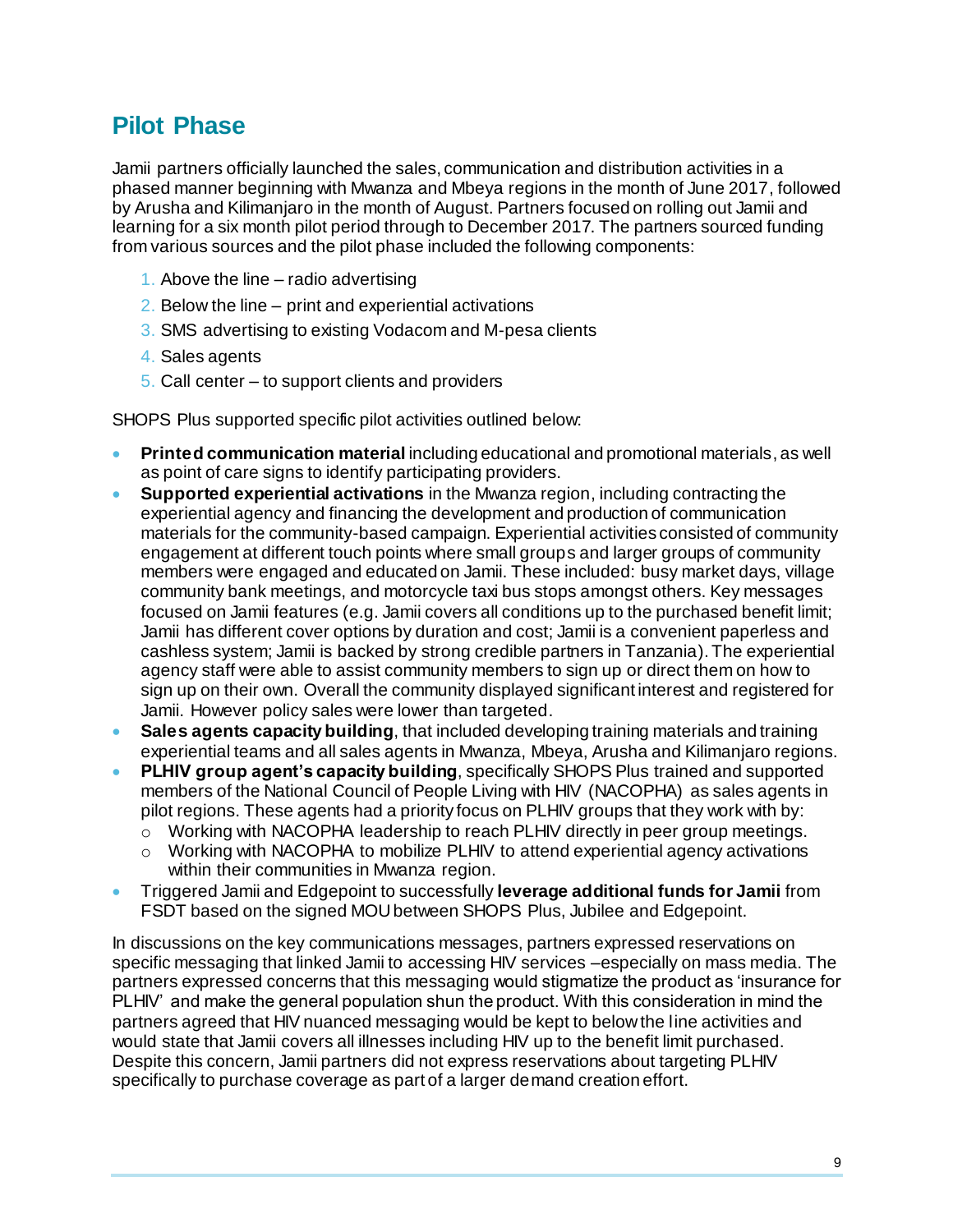#### **Results**

At the end of the six month pilot, Jamii enrolled 5,114 unique individuals. Of these numbers, SHOPS Plus support contributed to 2,707 unique individuals enrolling in Jamii and 163 renewing their cover. During the period, the gross collected premium for Jamii was \$17,350. Of this premium SHOPS Plus support contributed to \$8,928 collected as premiums, which translated to \$68,008 dollars leveraged as benefit value; in addition \$519 was collected as renewal premiums prior to the end of the pilot period, which translated to an additional benefit value of \$4,890. However with this performance there was a higher than expected claims loss ratio overall on Jamii.

Call center call back data was collected from clients who had accessed a service and analyzed to understand utilization patterns. Of all answered calls 10 percent of respondents indicated that they had sought a HIV related service (mainly testing) and that 60 percent of those that sought a HIV service were men. The HIV services analysis suggest that Jamii helped reached more men to get a HIV related service – the bulk of which related to testing services. As Tanzania does not allow providers to charge for free commodities related to HIV (including test kits, ARVs, etc.), the HIV category captures mainly consultation fees at private facilities.

#### **Challenges During Implementation**

**Sales agent capacity** - the challenges faced by the agents centered on their understanding of insurance in general and Jamii specifically to a level of proficiency to educate target groups. Some of the areas of confusion included understanding benefit limits and empanelled facilities where services could be accessed.

**Regulatory shift on SMS marketing** - Part of the assumptions at the design and launch period was that Jamii could be marketed through 'push' SMS to existing Vodacom M pesa clients. However, during the pilot period the telecoms regulator prohibited push marketing and required all companies to utilize an opt in approach. This reduced the intended reach of personalized SMS marketing.

**Hospital/provider empanelment and education** – The component of setting up the supply side of health services was slower than the demand creation activities. This created a lag where potential clients would enquire on facilities and find that there was not a facility close by and this would restrict uptake and sales. Also noted as a challenge was competence of hospital staff with Jamii in some hospitals. This meant that patients could get turned away or would not be able to access services in some instances.

<span id="page-17-0"></span>**Partnership management** – Maintaining partner traction and aligning to different partner internal decision making cycles can be challenging. This misalignment occasioned delays in pilot and national launch dates. However, there was sub-optimal partner support at the regional level. Partner regional offices were not always aware of their head office key performance indicators and liabilities in relation to Jamii.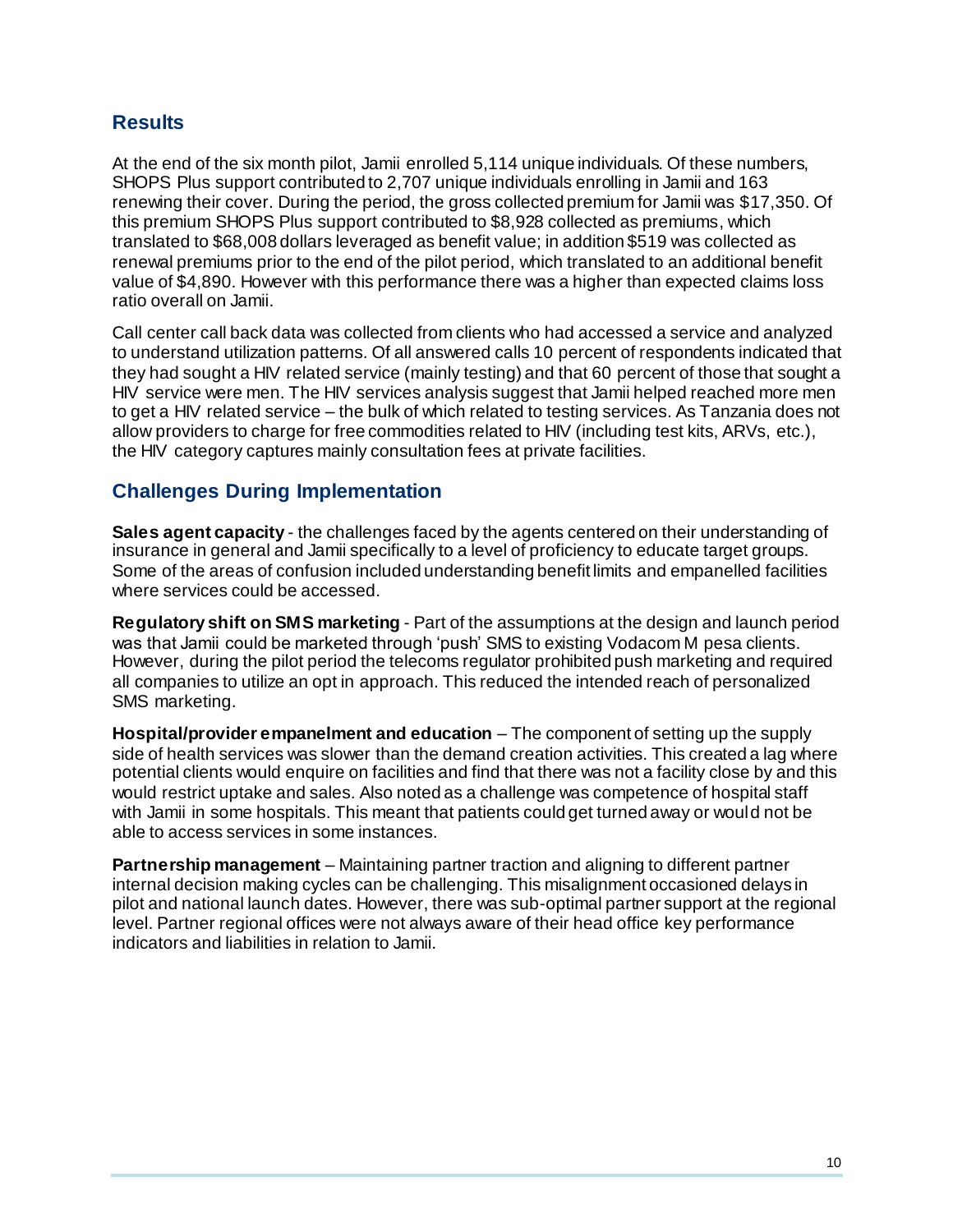### **Post-Pilot Phase**

Following the pilot phase, SHOPS Plus initially committed to support the national launch of Jamii, scheduled to commence in early 2018. To that end, SHOPS Plus support in the initial post-pilot phase focused on:

- **Completing a review and analysis of HIV services to understand the product's impact on access to and use of HIV services**. Jamii collected call back data from clients who had accessed a service and analyzed it to understand utilization patterns. Of all answered calls 10 percent of respondents indicated that they had sought an HIV-related service (mainly testing) and that 60 percent of those that sought a HIV service were men. As Tanzania does not allow providers to charge for free commodities related to HIV (including test kits, ARVs, etc.), the HIV category captures mainly consultation fees at private facilities. This data suggests that a product like Jamii that addresses financial barriers to HIV services in the private sector may help reach populations that are harder to reach through traditional PEPFAR service delivery programs by allowing them greater choice in where they can access a sensitive service like HIV testing from a confidential provider whom they trust.
- **Supporting a broader Jamii pilot period performance review**. Jubilee reported a higher than anticipated claims loss ratio during the pilot. Partners identified several potential reasons behind this development, including adverse client selection and suspected fraud, including patients and providers utilizing inpatient benefit for an outatient service, and providers overcharging for services. A pricing and product features review is expected before the national launch to make Jamii financially sustainable.

Stakeholders felt that the partners and partnerships was a key strength of the Jamii product. In addition the Jubilee and Jamii brands gained brand exposure that helped achieve registrations and policy purchases. Based on this, partners were still interested in moving forward with a national launch. However, delays in partner agreements on the new product design and price extended beyond the life of the project support. Jamii partners continue to engage and negotiate on a workable product and pricing design to take to national launch. Various configurations have been considered including reducing the benefit package to in-patient only, increasing premiums, and increasing the wait time before utilization of services and before settling of provider invoices. These negotiations continue beyond the period of SHOPS Plus support. To wrap up its involvement in the partnership, SHOPS Plus therefore helped develop version 2.0 of the Jamii sales agents training materials that focused on increasing agent competence and confidence in Jamii sales.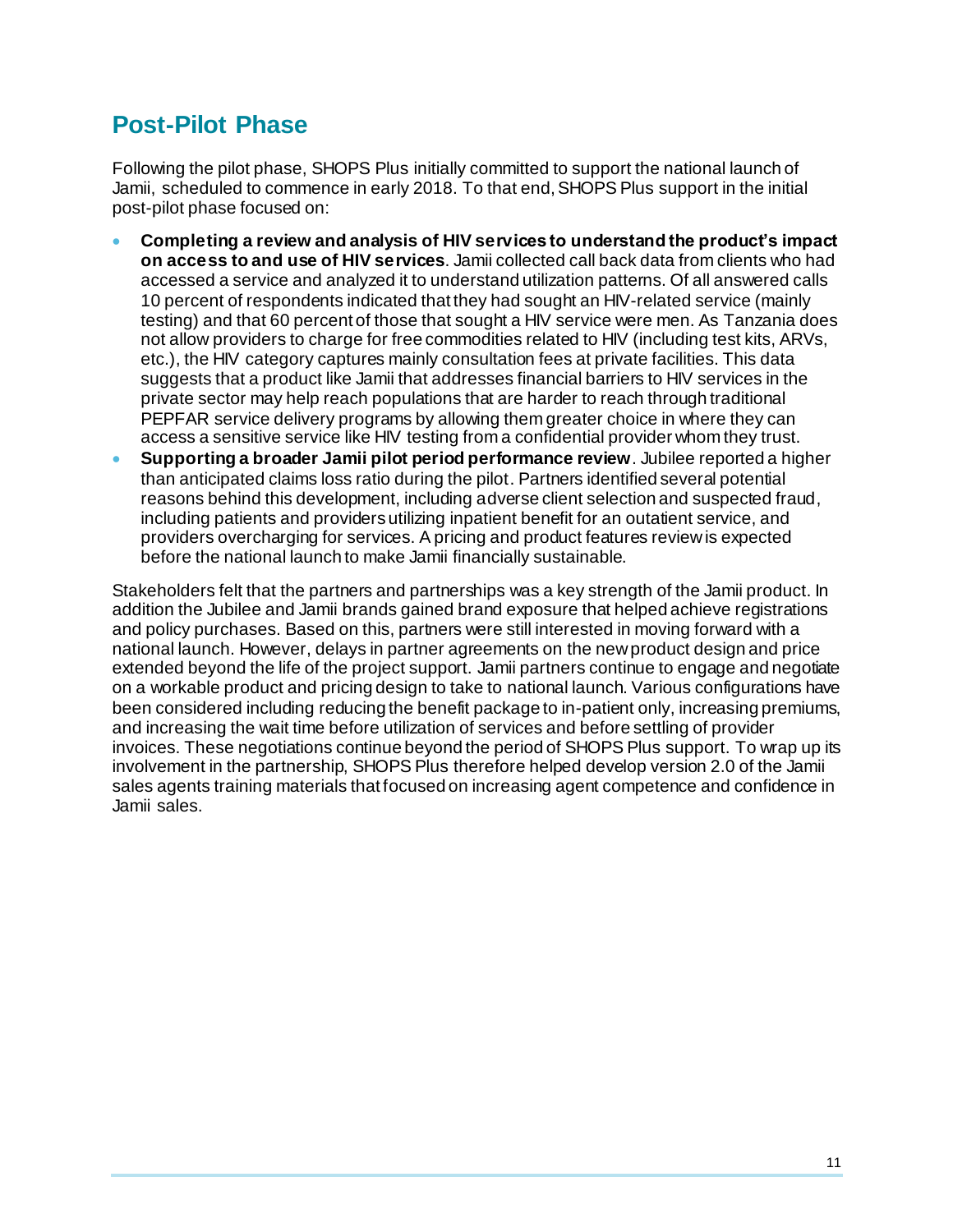## <span id="page-19-0"></span>Lessons Learned and Conclusion

This experience demonstrated that there is a willingness to pay for health insurance coverage if an insurance product is able to demonstrate value to its clients. The challenge is in ensuring the product delivers on the sales promise by providing positive client experience. Specific lessons to facilitate the successful roll out of new insurance products to benefit PLHIV include:

- **Health insurance can help private providers reach target populations with HIV services**. The Jamii pilot experience indicated that private health insurance has the potential to increase male access to HIV services (specifically testing), potentially by reducing out of pocket costs at facilities that they would prefer to go. Data from the call backs showed a higher number of males accessing HIV services
- **Health insurance can support comprehensive care and treatment for HIV**. Private health insurance can help finance HIV-related services that are not covered directly by donors and governments. In Tanzania, these costs included clinician fees at private health facilities, co-trimoxazole for opportunistic infections, and laboratory investigations that are necessary for quality care and improved outcomes such as liver function tests and renal function tests. Feedback from the health center level in Mwanza indicated that providers appreciated that their patients could access treatment for opportunistic infections without a financial barrier. However it was also noted that there was "over treatment" of some patients by providers because the patients had an insurance cover. Some PLHIV group members indicated that Jamii was helpful in securing access to co-trimoxazole which was often out of stock at the HIV-specialized government- and donor-supported facilities where they accessed their ARVs.
- **Engage health facility owners and providers as a key audience**. During roll out of an insurance product, stakeholders should actively engage health care providers through trainings, communication and support. This will improve the customer product experience at the point of health service delivery. Ensuring that health care provider as a secondary user has a positive experience will increase the positive experience of the primary user (the paying client), which will in turn increase numbers enrolled to make products more sustainable. Effective early engagement of health facilities will facilitate the achievement of a larger network of empaneled facilities to deliver services by the time customers are looking to access services.
- **Agent post -training support is needed**. A single training of sales agents is not sufficient to build competence and confidence to sell insurance in an environment with a limited insurance culture. Post-training visits to agents in the field and virtual support via telephone can boost sales agents' understanding of insurance in general and the specific product they are selling to levels sufficient to support effective sales.
- **Scaling private health microinsurance likely requires a longer term investment**. Building the numbers required for sustainability among a population that is new to insurance requires more than  $6 - 12$  months to achieve results. This is a challenge when working with private sector partners that need to give shareholder reports every 12 months. This learning is similar to other studies that have found that partners must be willing to allow and invest in the necessary changes to improve client value proposition and viability of products (Leach,A; Menon,A ;Naube, S, 2014)
- **Partnership principles still apply**. Consistent engagement is needed to initially engage and align on short, medium and long term objectives; monitor that progress towards the objectives is aligned for all partners; and identify and resolve challenges early and as they come up.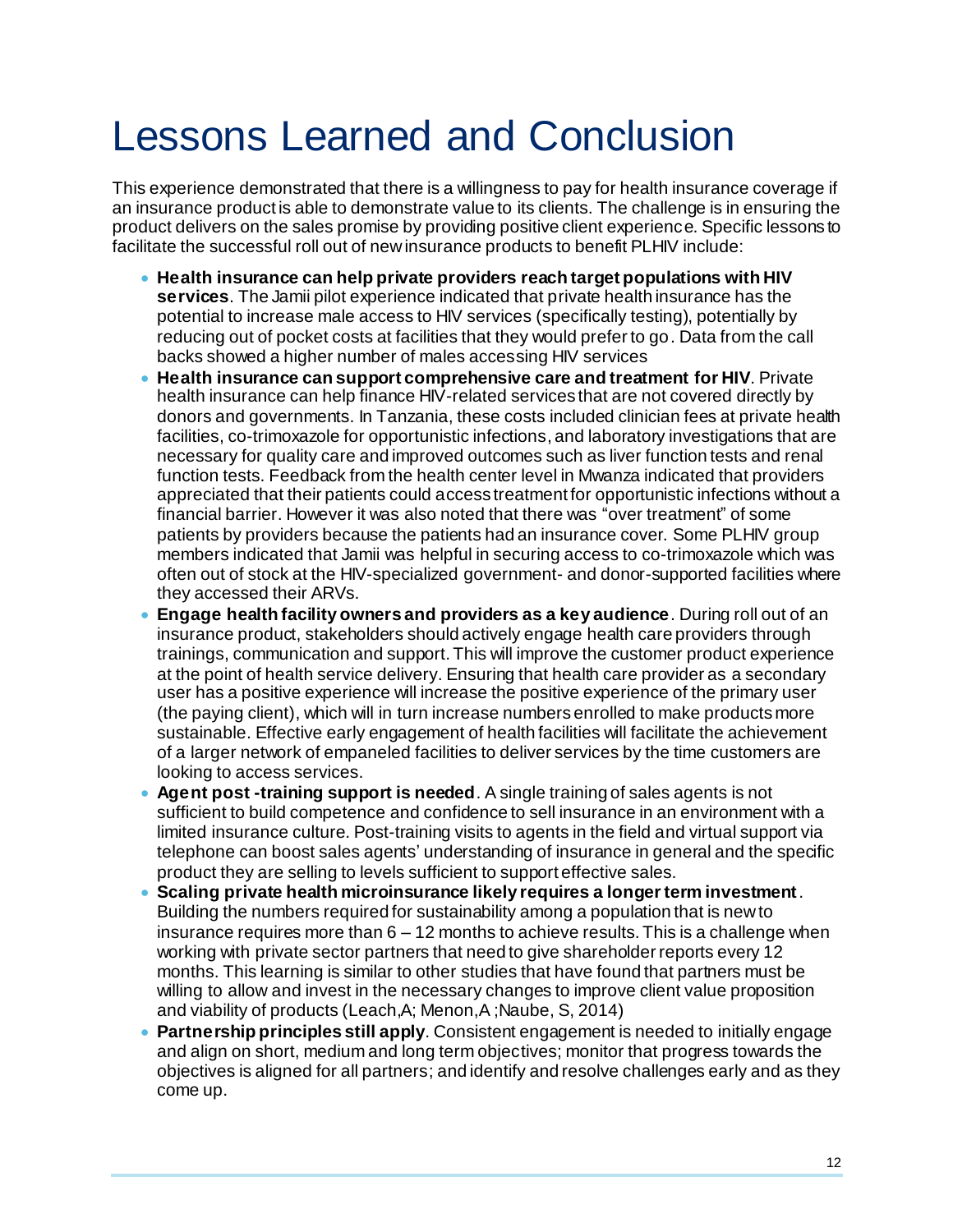Jamii is a new and innovative health micro insurance product with qualified, committed professional partners who are applying lessons learned from the pilot to improve client value and streamline administration. However the ultimate viability test would be positive client experience *and* positive financial results. To truly achieve this would require running the activity for a longer period to allow for client experiences and growth. Finding the right balance between running the scheme for 'long enough' while reporting back to company boards and shareholders annually is a balance that would need to be achieved for scale to be realized.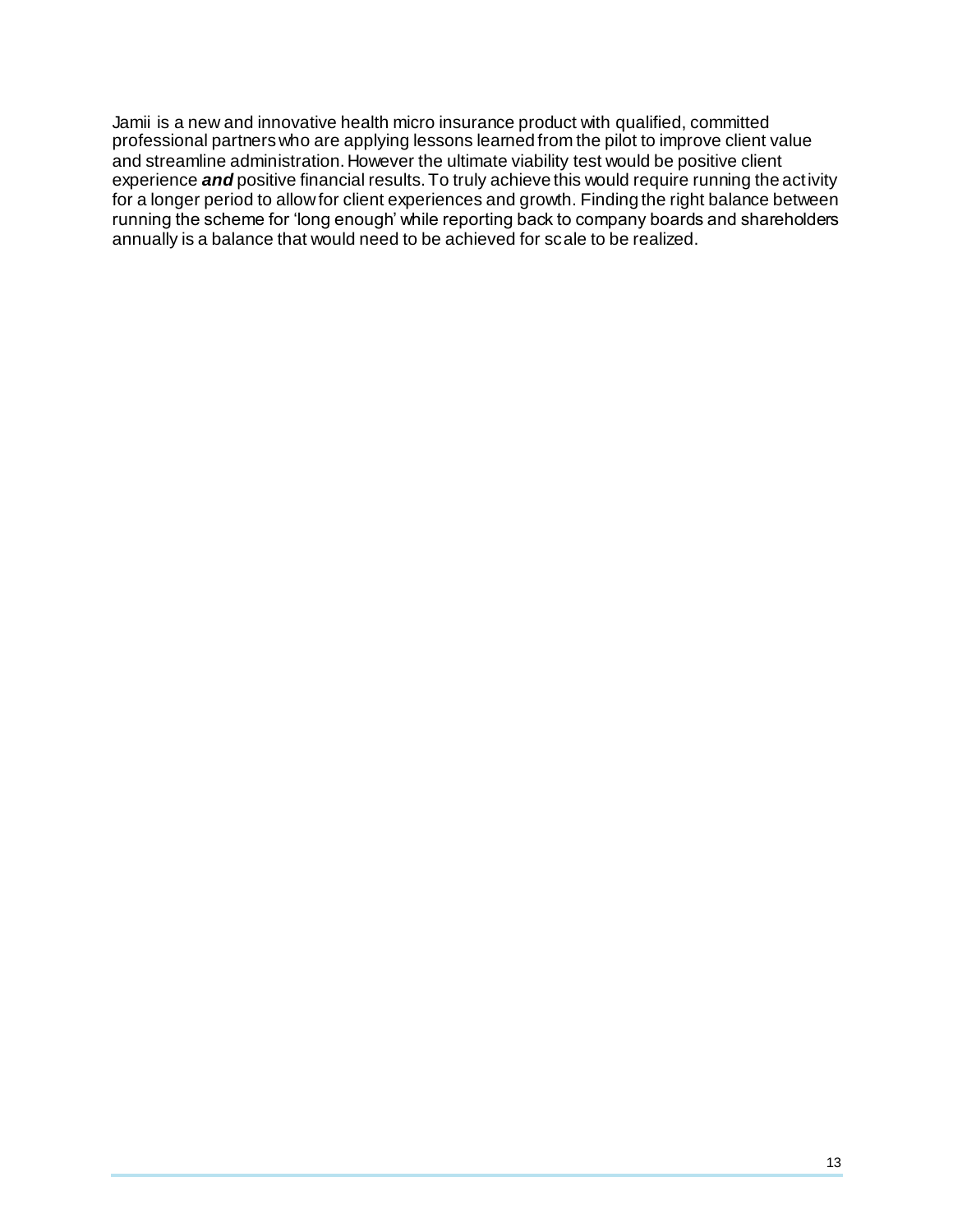## <span id="page-21-0"></span>References

Lee, B., A. Kahwa, A. Dutta, and R. Silaa. 2015 *Potential for Financing HIV Services Through Health Insurance Schemes in Tanzania.* Washington, DC: Futures Group, Health Policy Project.

Leach, A; Menon, A; Naube, S. 2015 *Achieving Scale and Efficiency in Microinsurance Through Retail and Banking Correspondents)*. ILO, Impact Insurance Facility

National Bureau of Statistics. 2017. *Tanzania in Figures (2016)*. Dar es Salaam. [https://www.nbs.go.tz/nbs/takwimu/references/Tanzania\\_in\\_Figures\\_2016.pdf](https://www.nbs.go.tz/nbs/takwimu/references/Tanzania_in_Figures_2016.pdf)

National Bureau of Statistics and ICAP. 2018. *Tanzania HIV Impact Survey (THIS 2016- 2017) Summary Sheet.* Dar es Salaam. [http://www.nbs.go.tz/nbs/takwimu/this2016-](http://www.nbs.go.tz/nbs/takwimu/this2016-17/Tanzania_SummarySheet_English.pdf) 17/Tanzania SummarySheet English.pdf

Tanzania Commission for AIDS (TACAIDS), Zanzibar AIDS Commission (ZAC), National Bureau of Statistics (NBS), Office of the Chief Government Statistician (OCGS), and ICF International. 2013. *Tanzania HIV/AIDS and Malaria Indicator Survey 2011-12*. Dar es Salaam, Tanzania: TACAIDS, ZAC, NBS, OCGS, and ICF International.